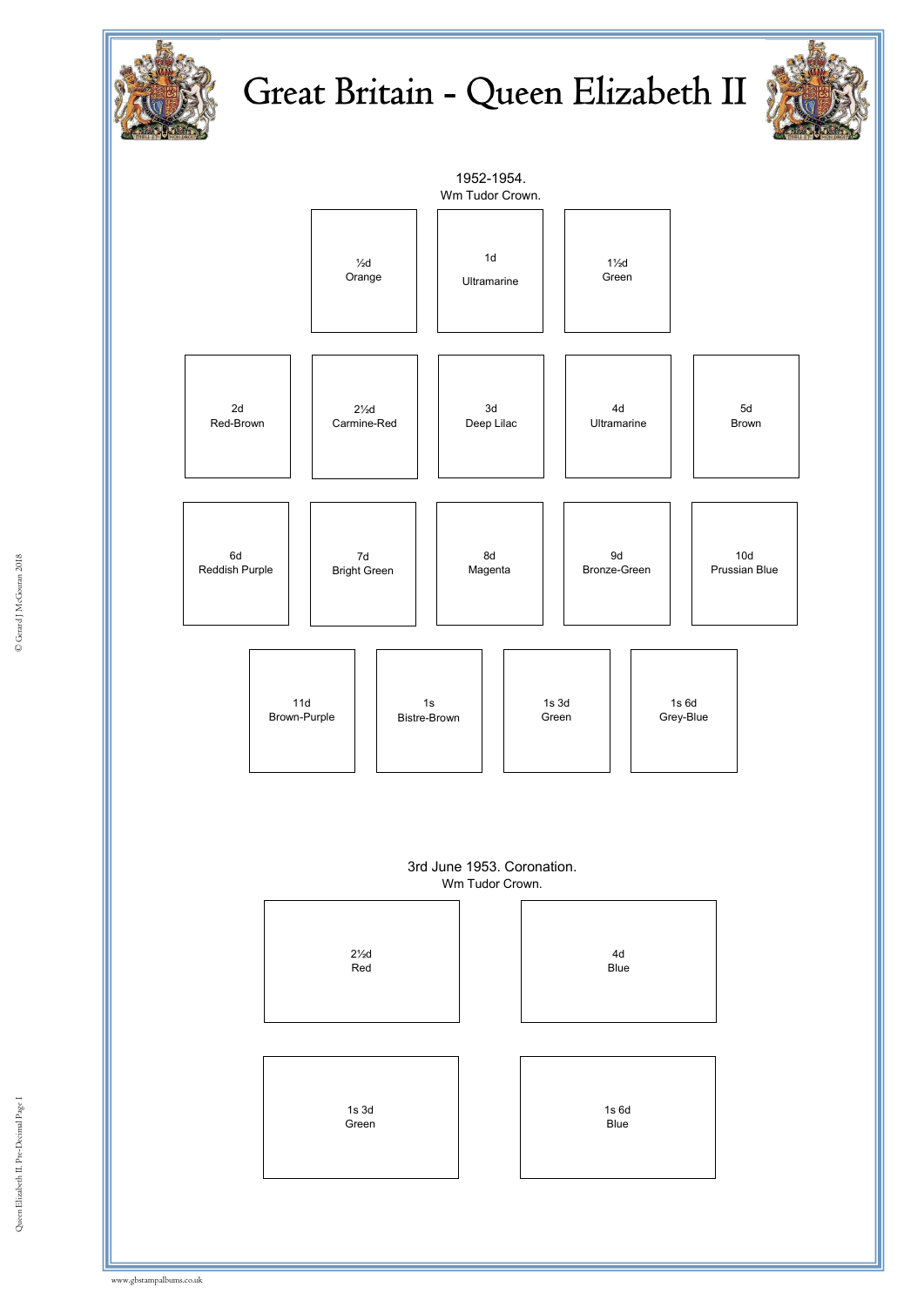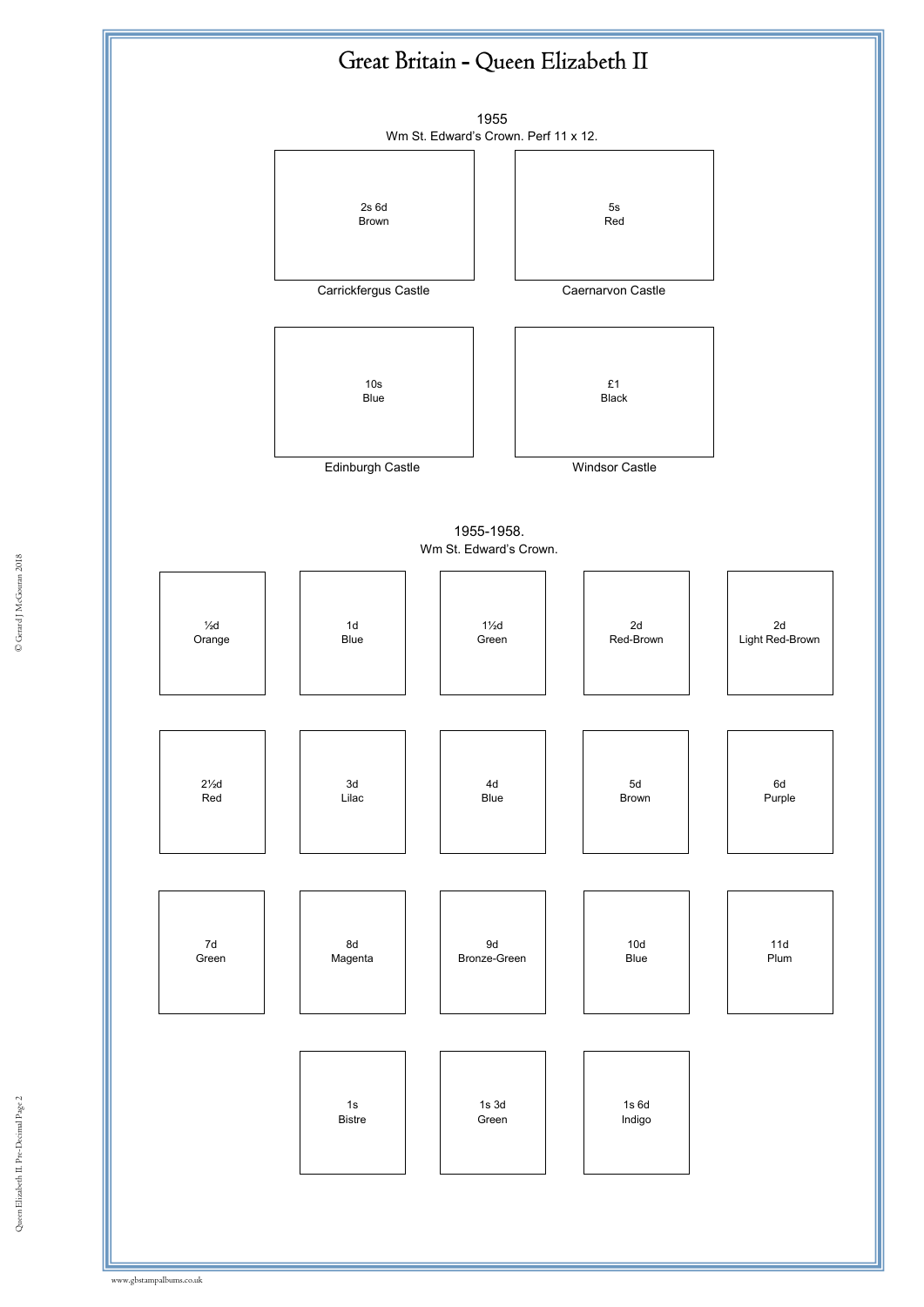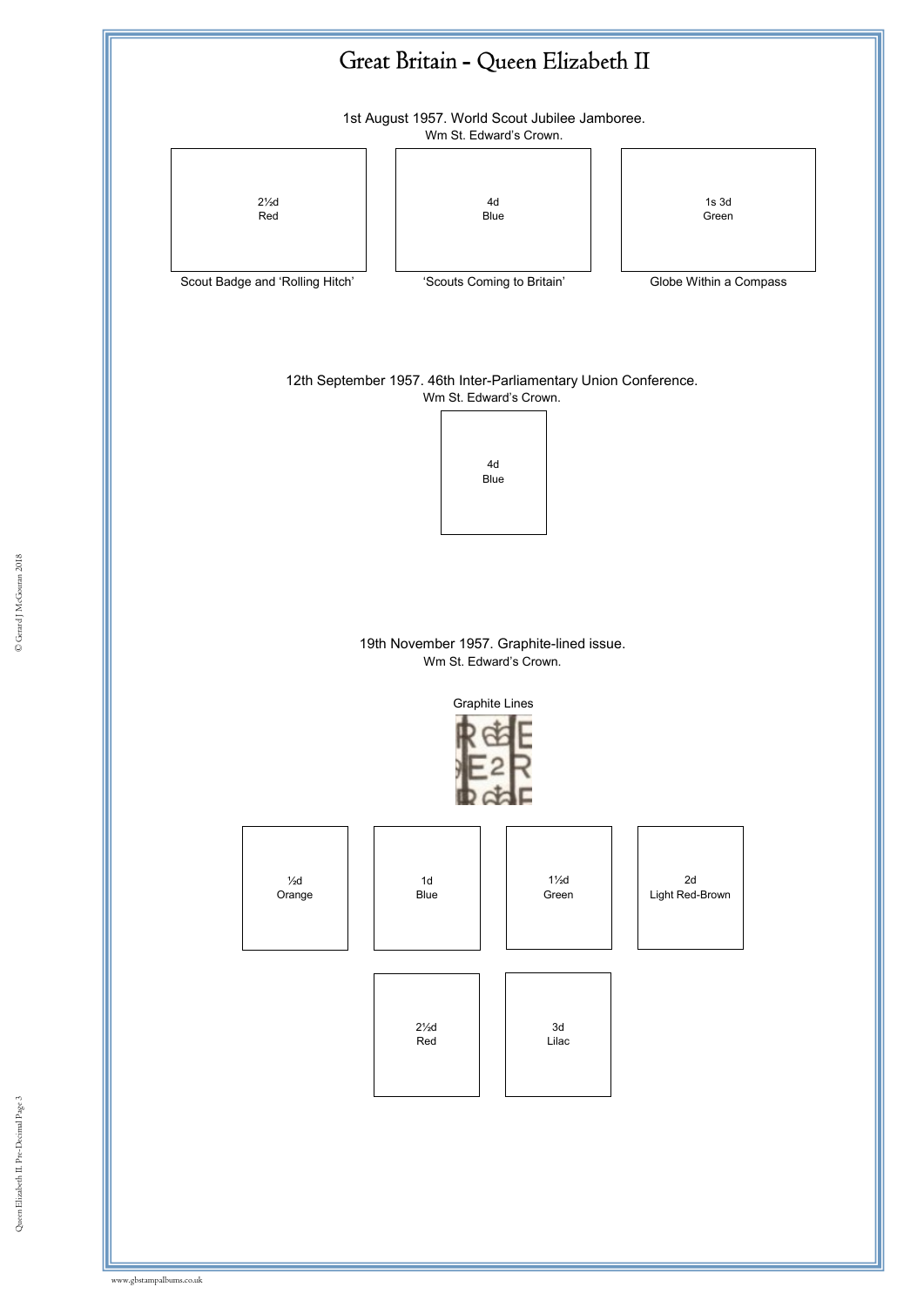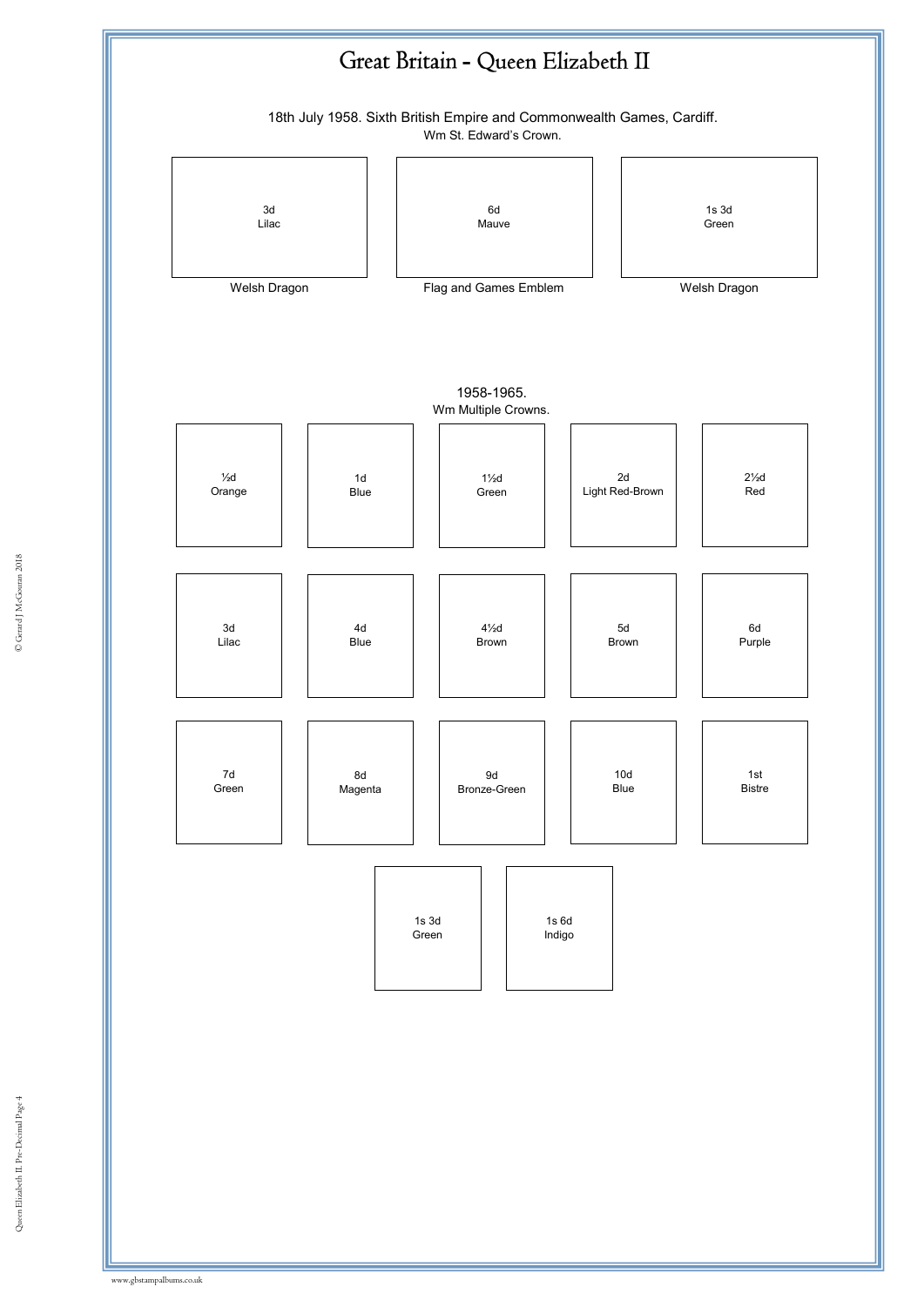1958-1959. Graphite-lined issue. Wm Multiple Crowns.



18th November 1959. Phosphor-Graphite issue.

Wm St. Edward's Crown





|  |  | 2d<br>Light Red-Brown | $2\frac{1}{2}d$<br>Red | 3d<br>Lilac | 4d<br>Blue | $4\frac{1}{2}$ d<br>Brown |
|--|--|-----------------------|------------------------|-------------|------------|---------------------------|
|--|--|-----------------------|------------------------|-------------|------------|---------------------------|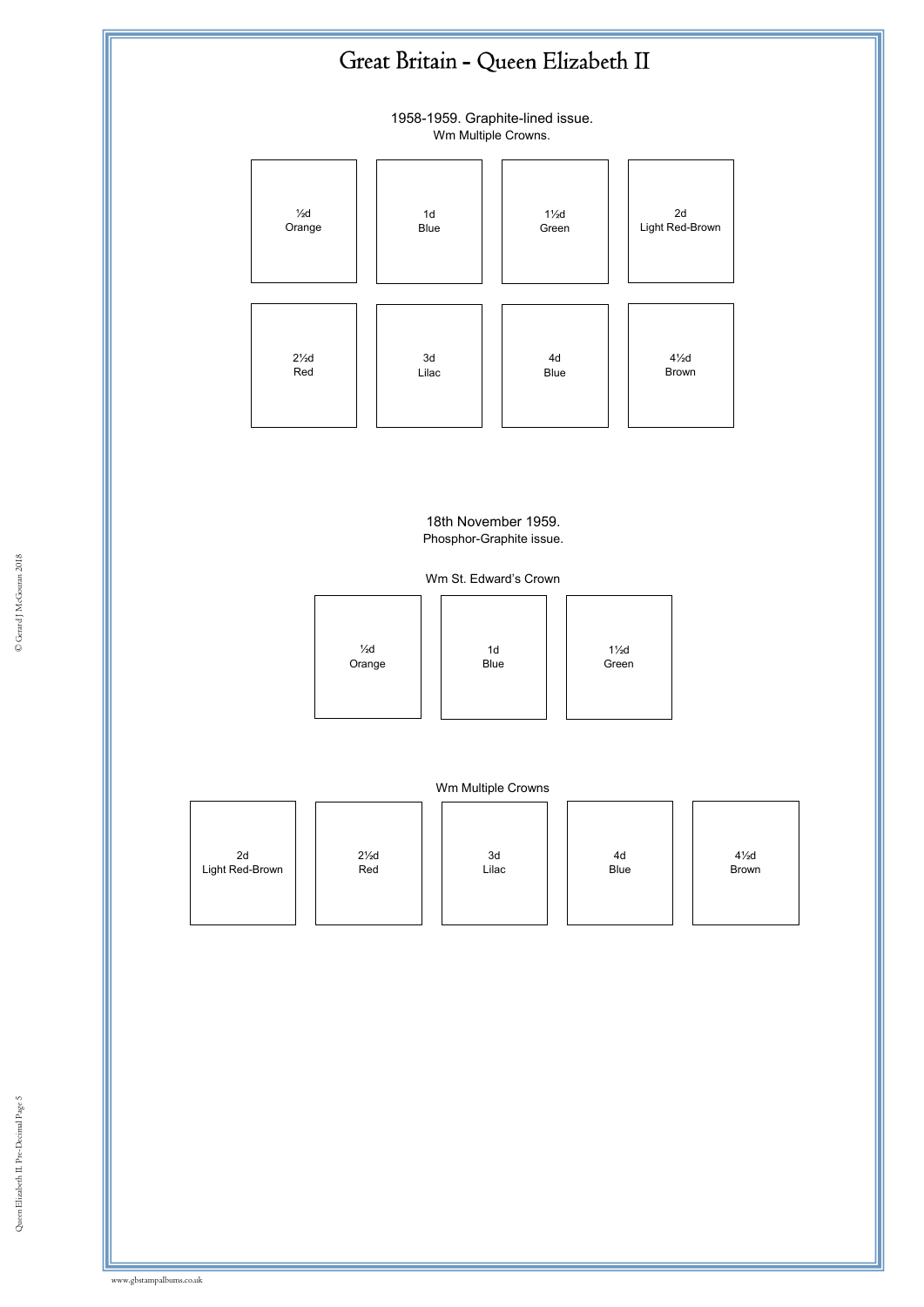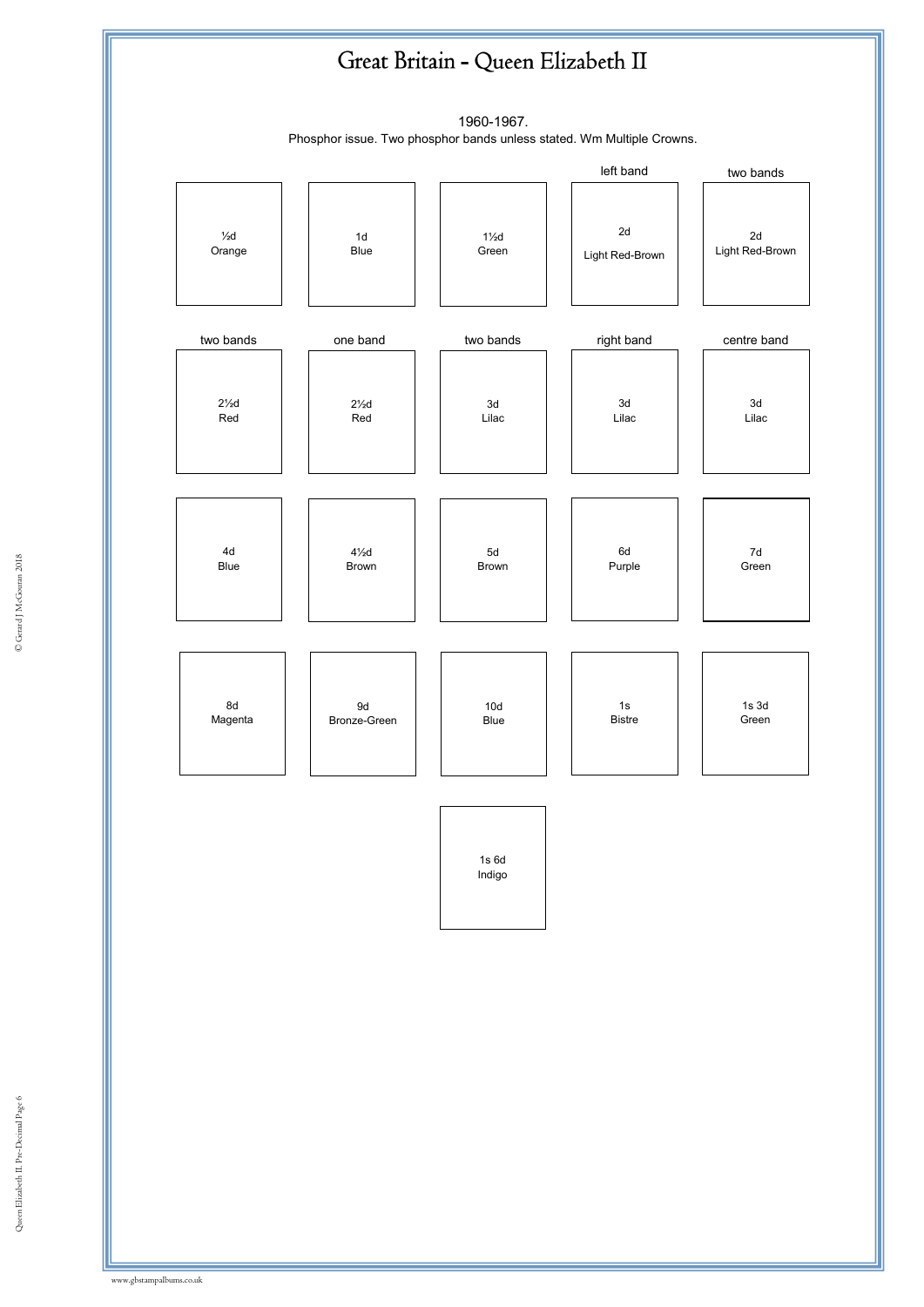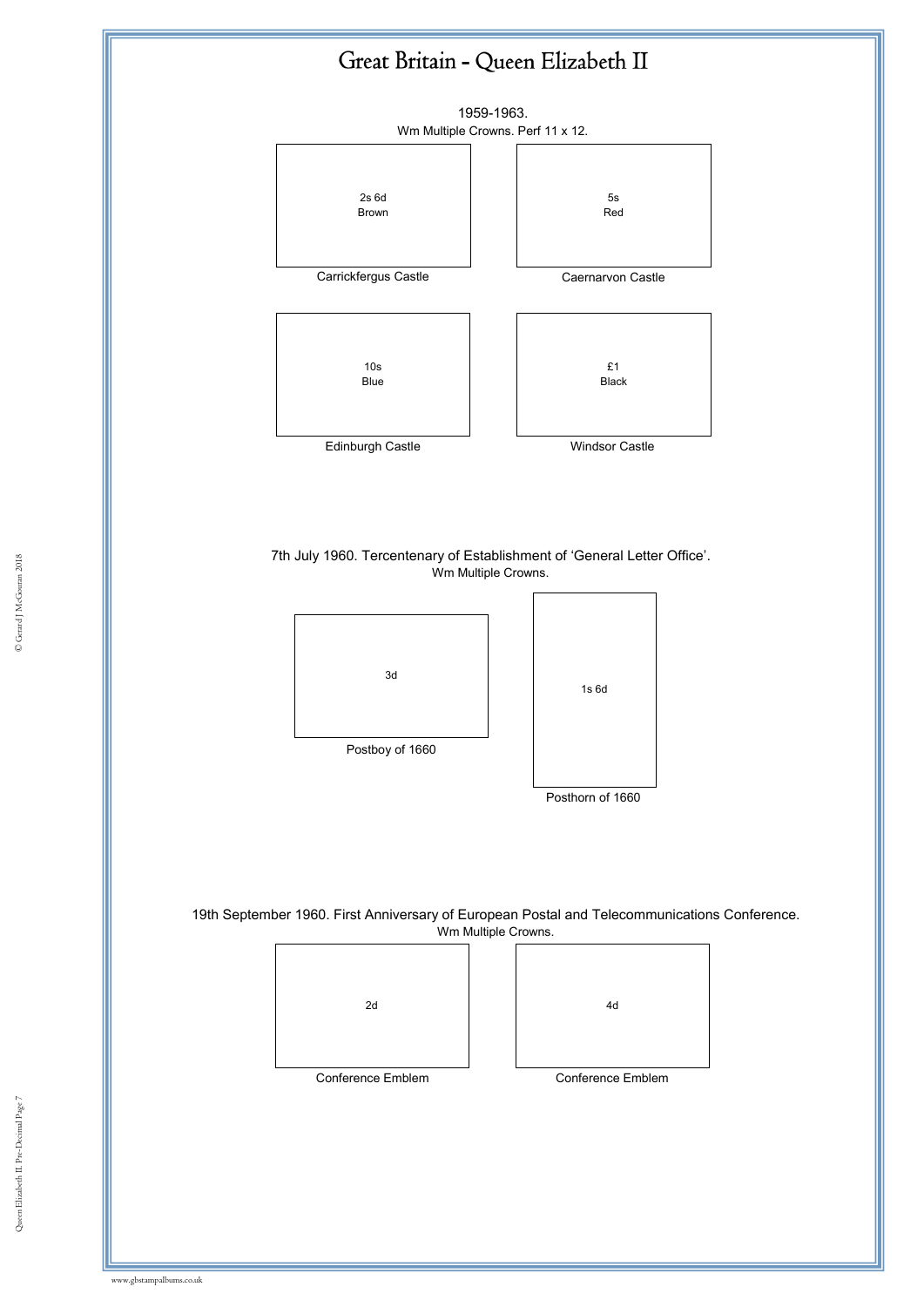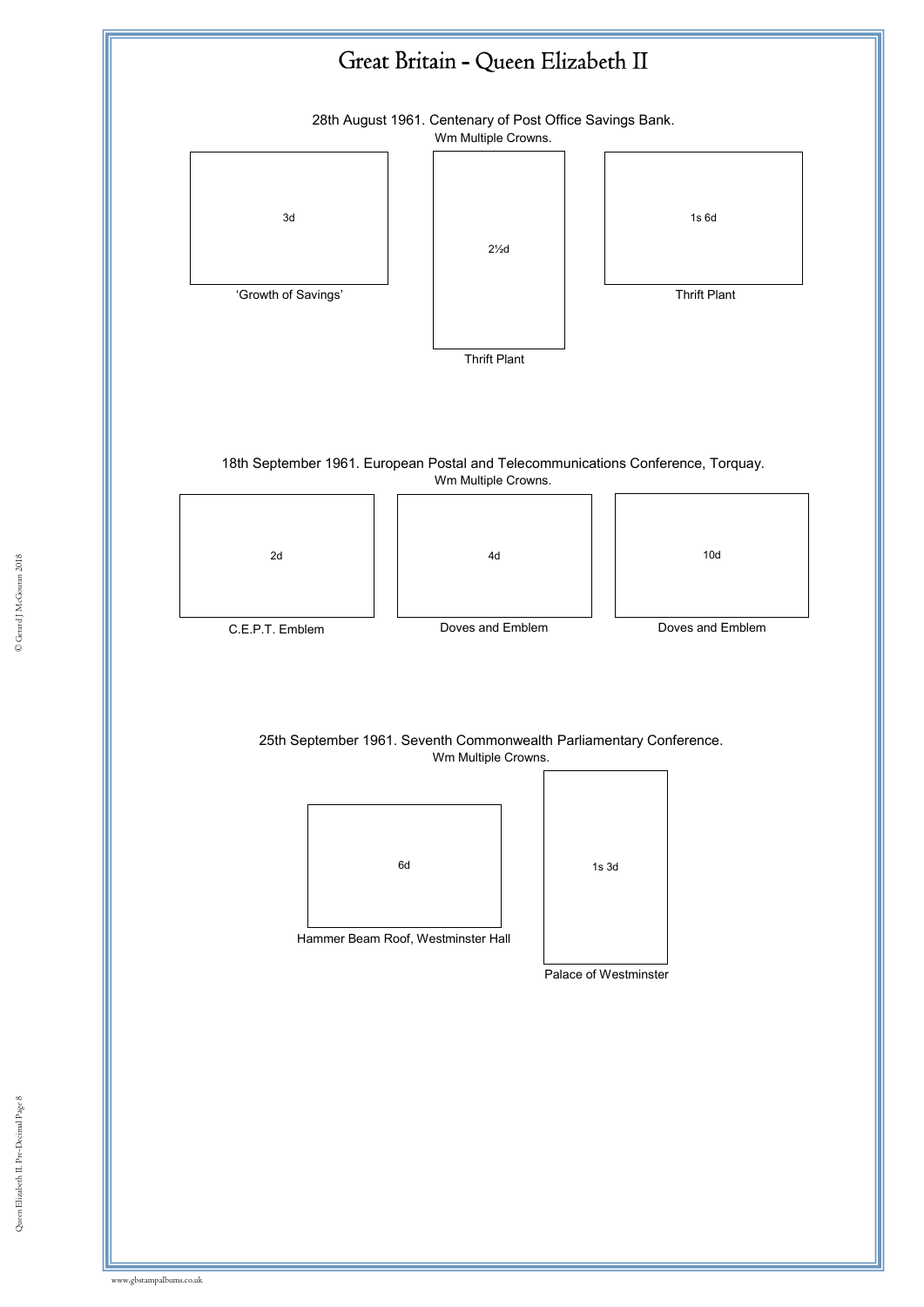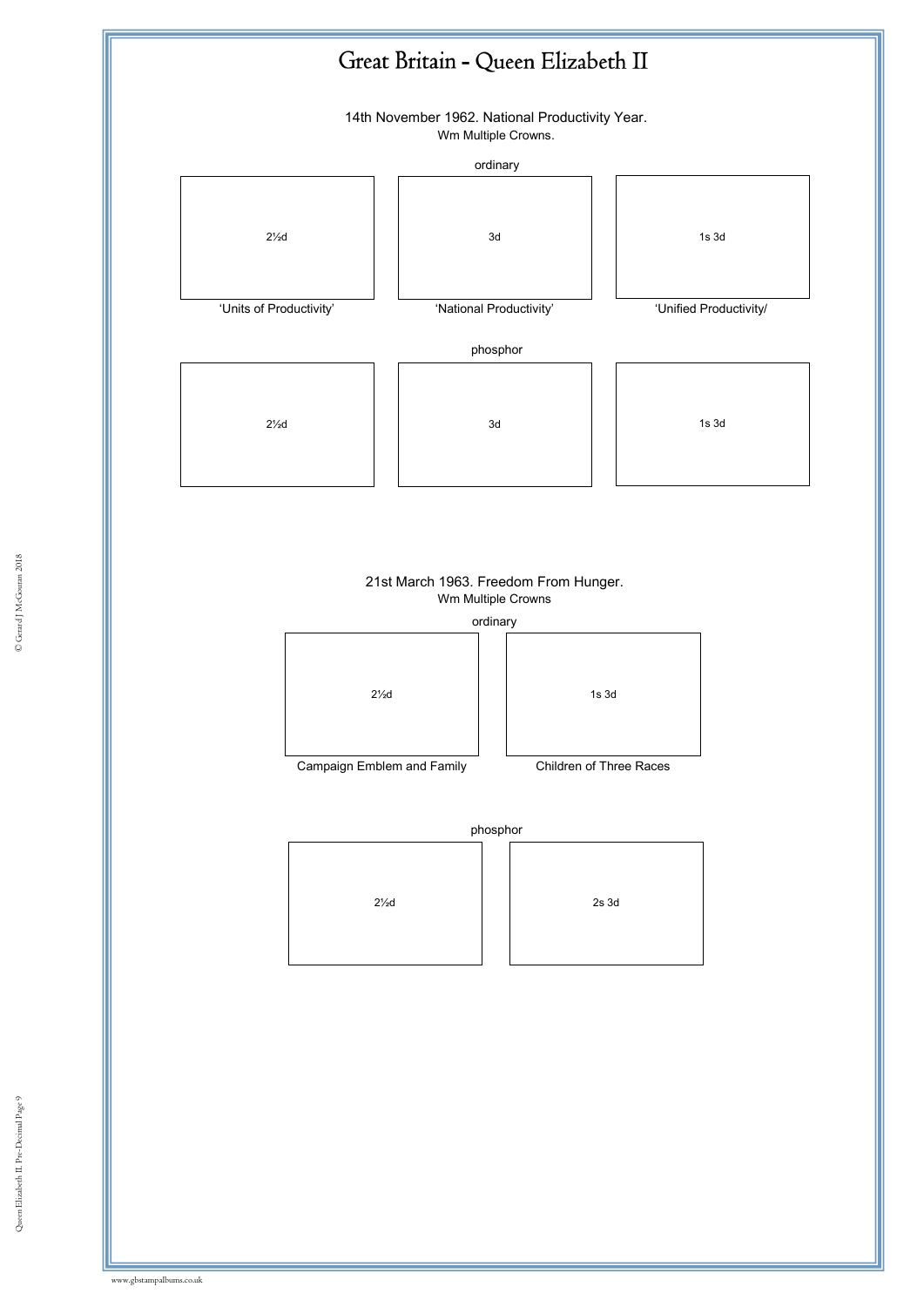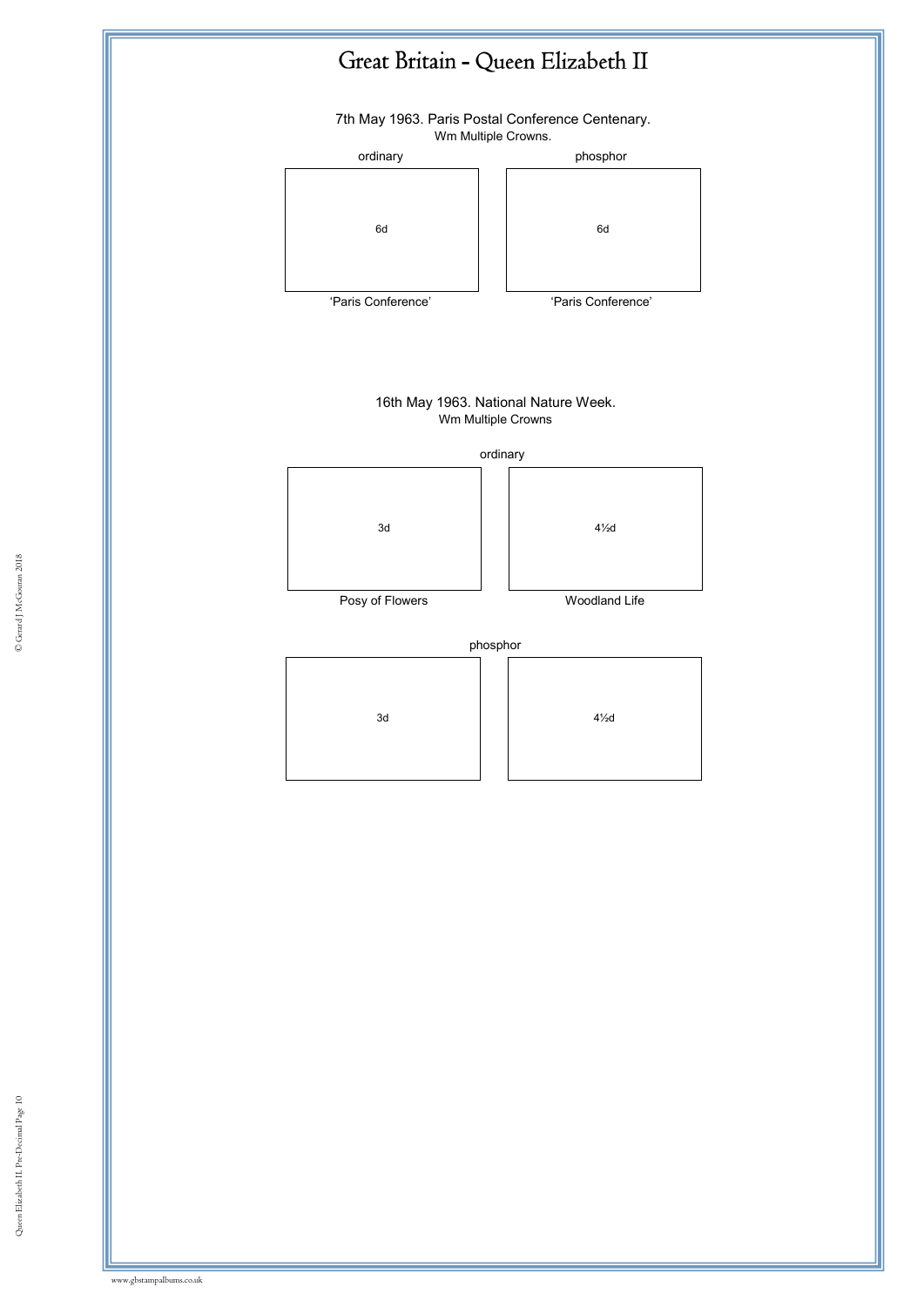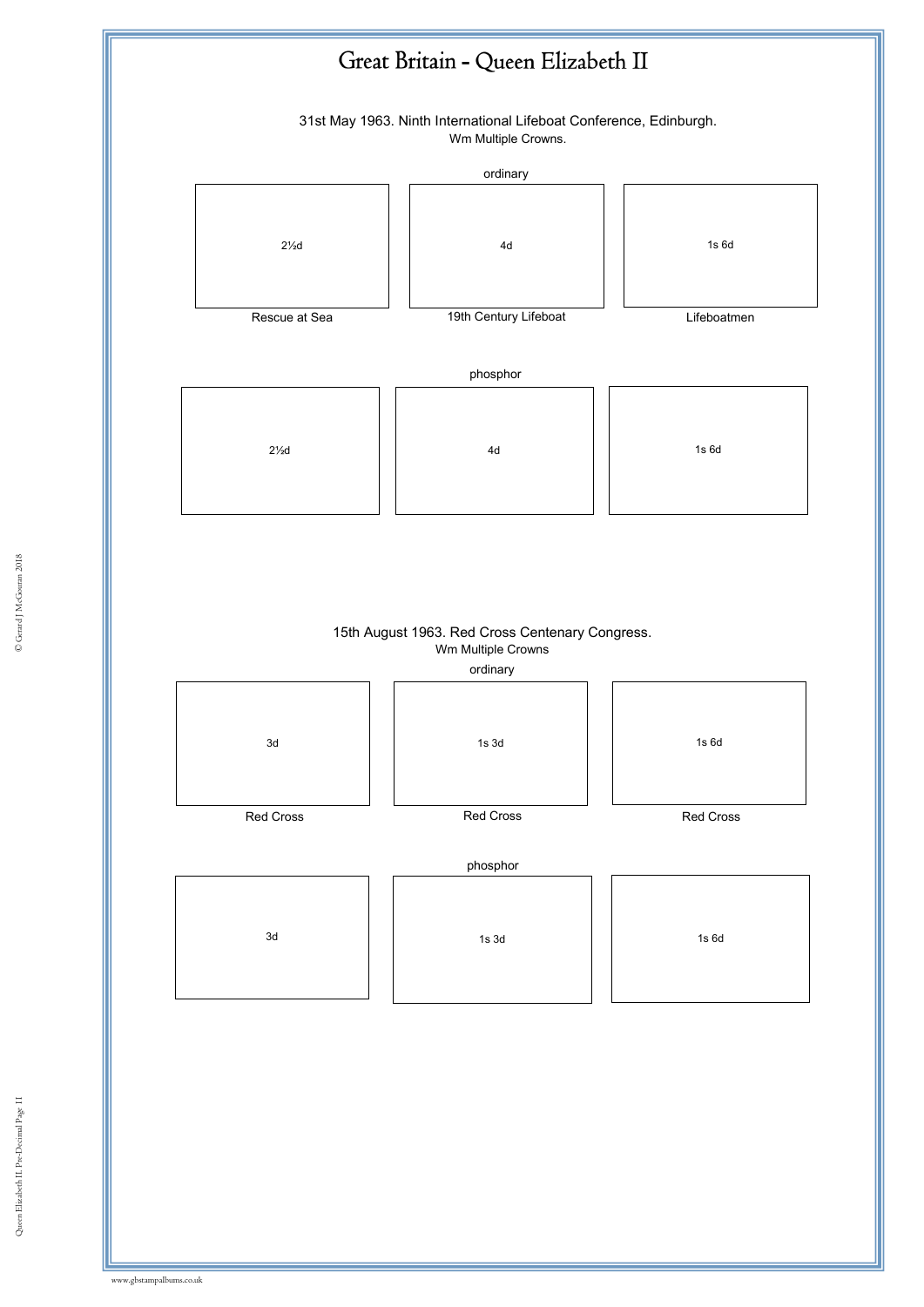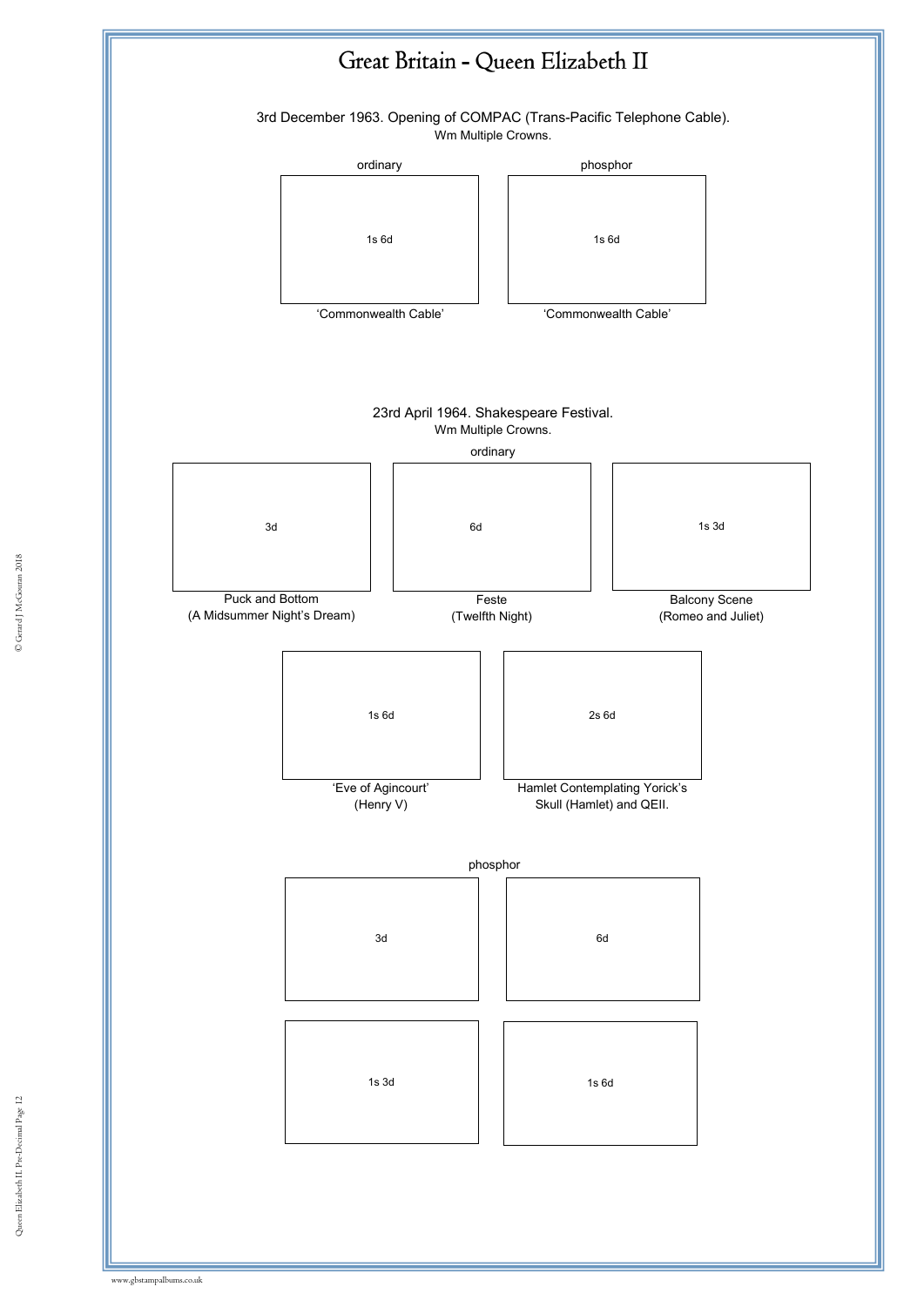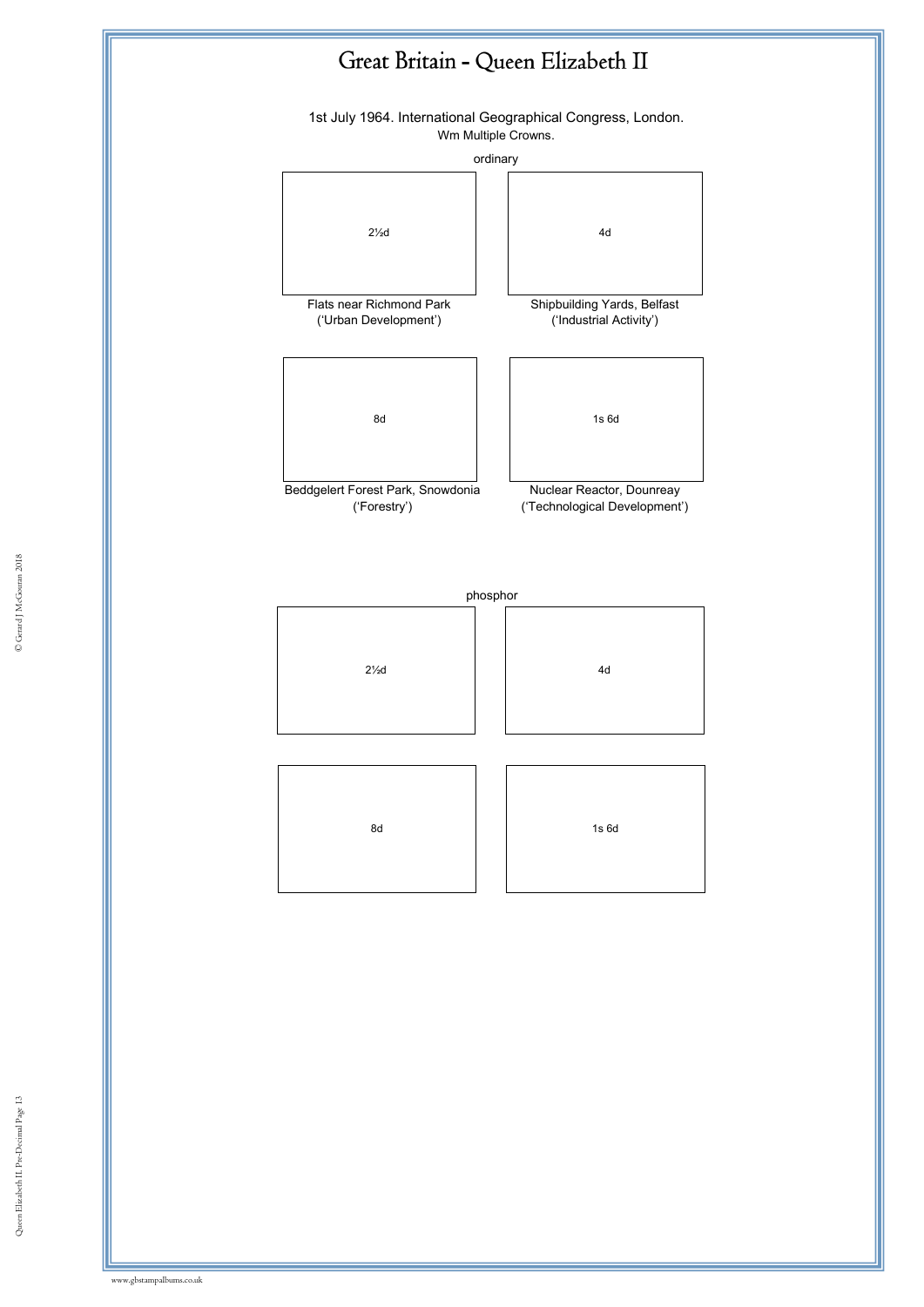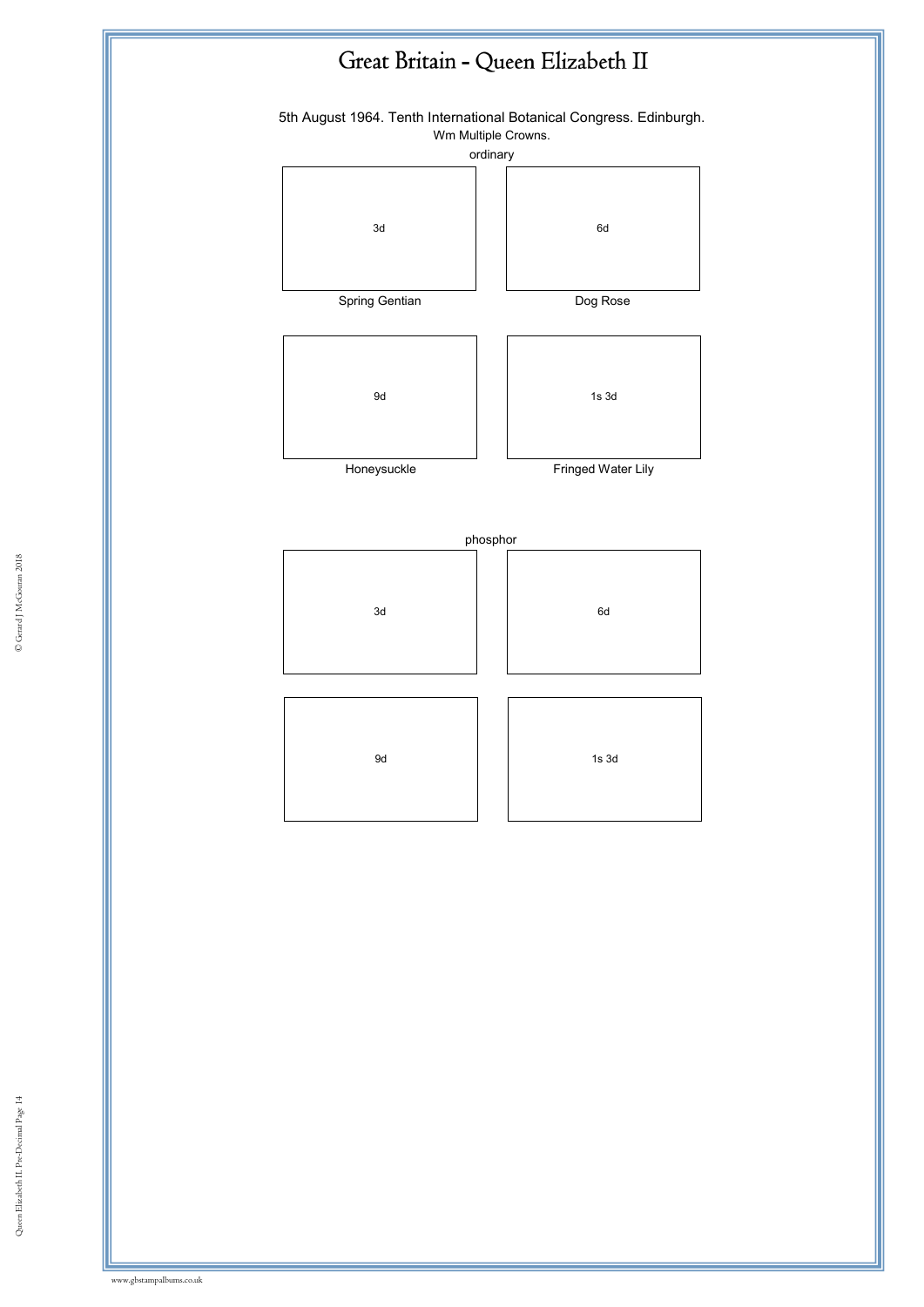4th September 1964. Opening of Forth Road Bridge. Wm Multiple Crowns.

#### ordinary





Forth Road Bridge **Forth Road and Railway Bridges** 

phoshpor





### 8th July 1965. Churchill Commemoration. Wm Multiple Crowns.





Sir Winston Churchill Sir Winston Churchill

phosphor



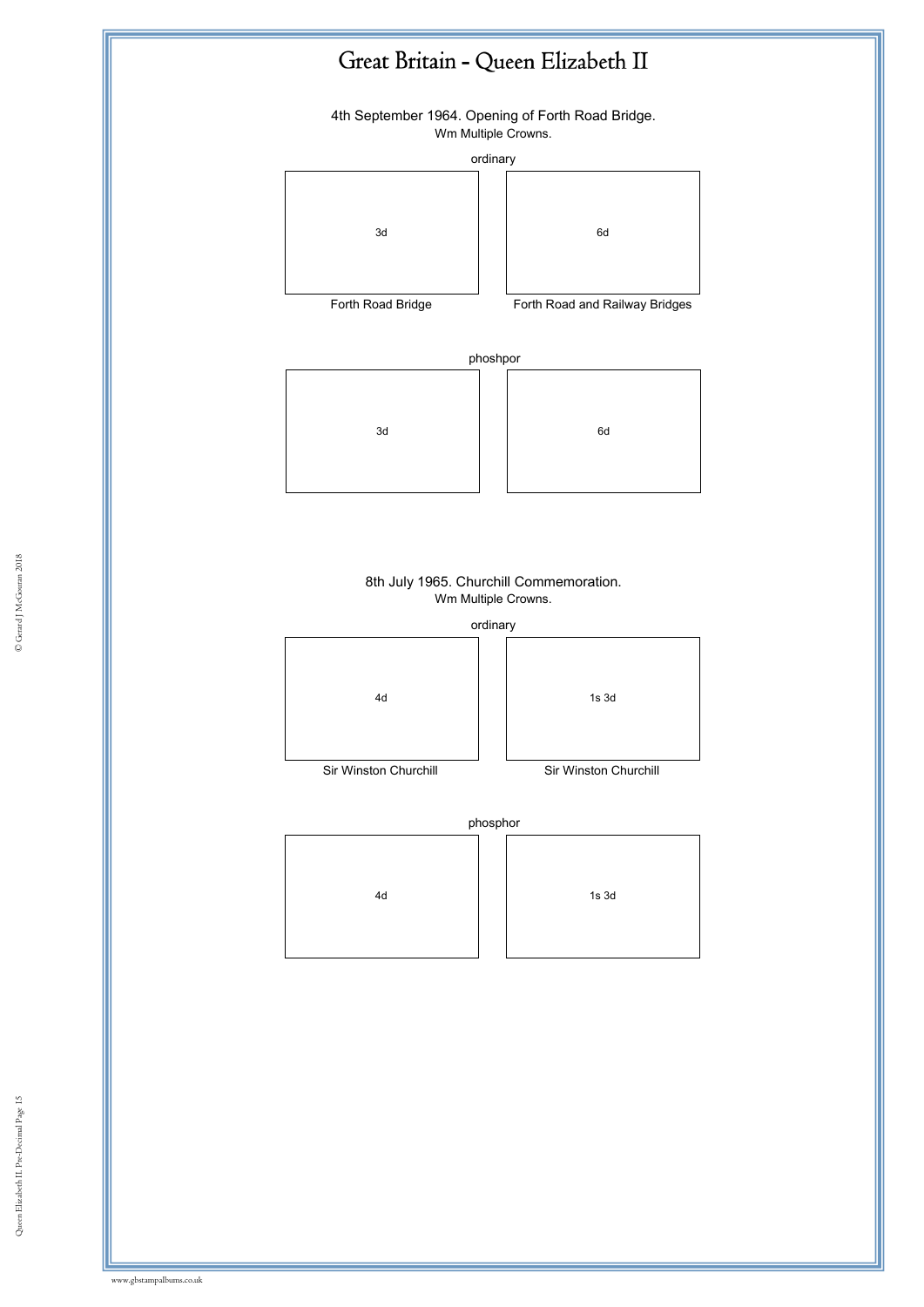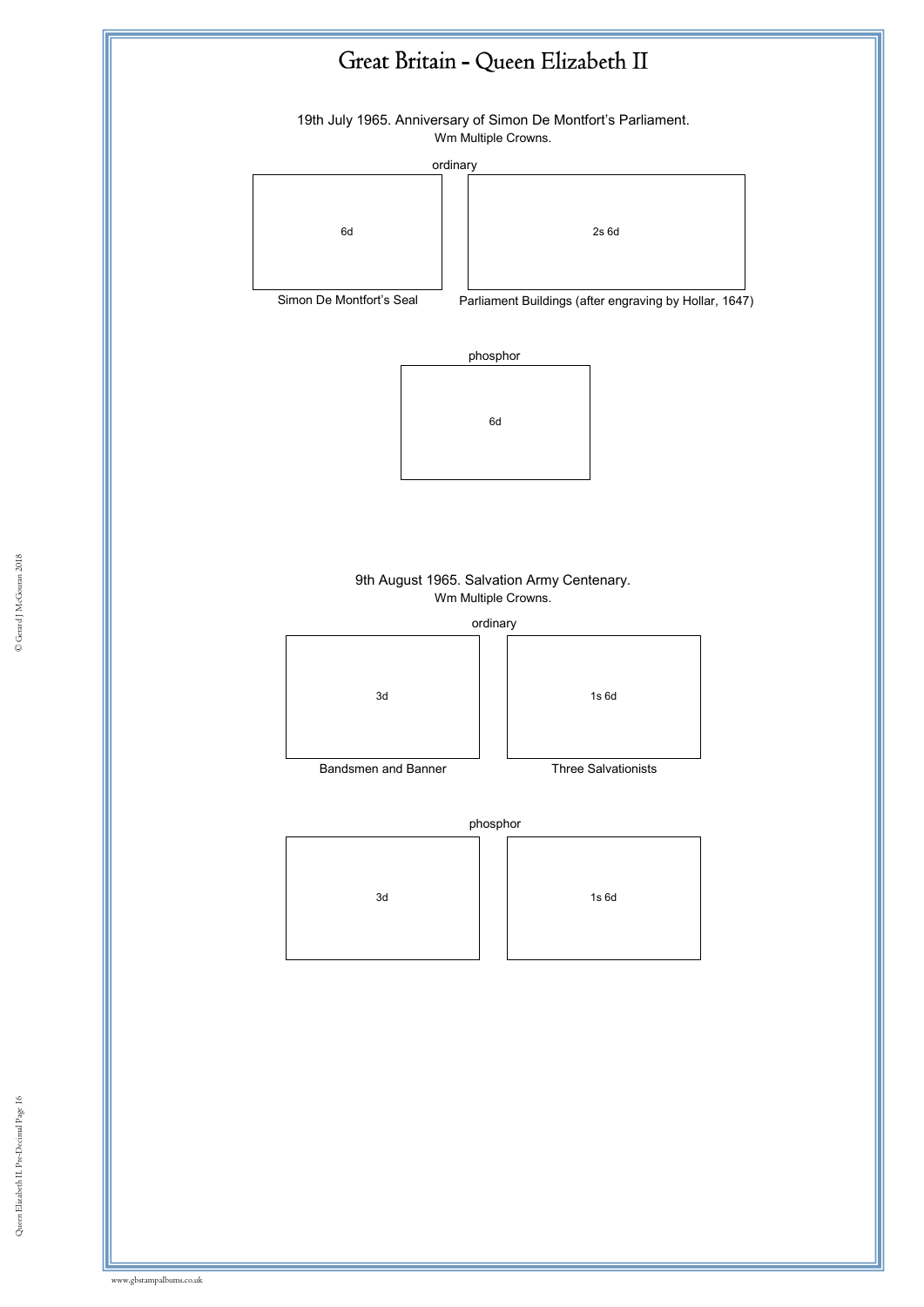

1st September 1965. Centenary of Joseph Lister's Discovery of Antiseptic Surgery. Wm Multiple Crowns.

ordinary





Lister's Carbolic Spray Lister and Chemical Symbols

phosphor



#### Ist ocpic mbcr 1909. Commonwealth Arts Festival.<br>Wm Multiple Crowns. 1st September 1965. Commonwealth Arts Festival.

ordinary



Trinidad Carnival Dancers Canadian Folk Dancers





© Gerard J McGouran 2018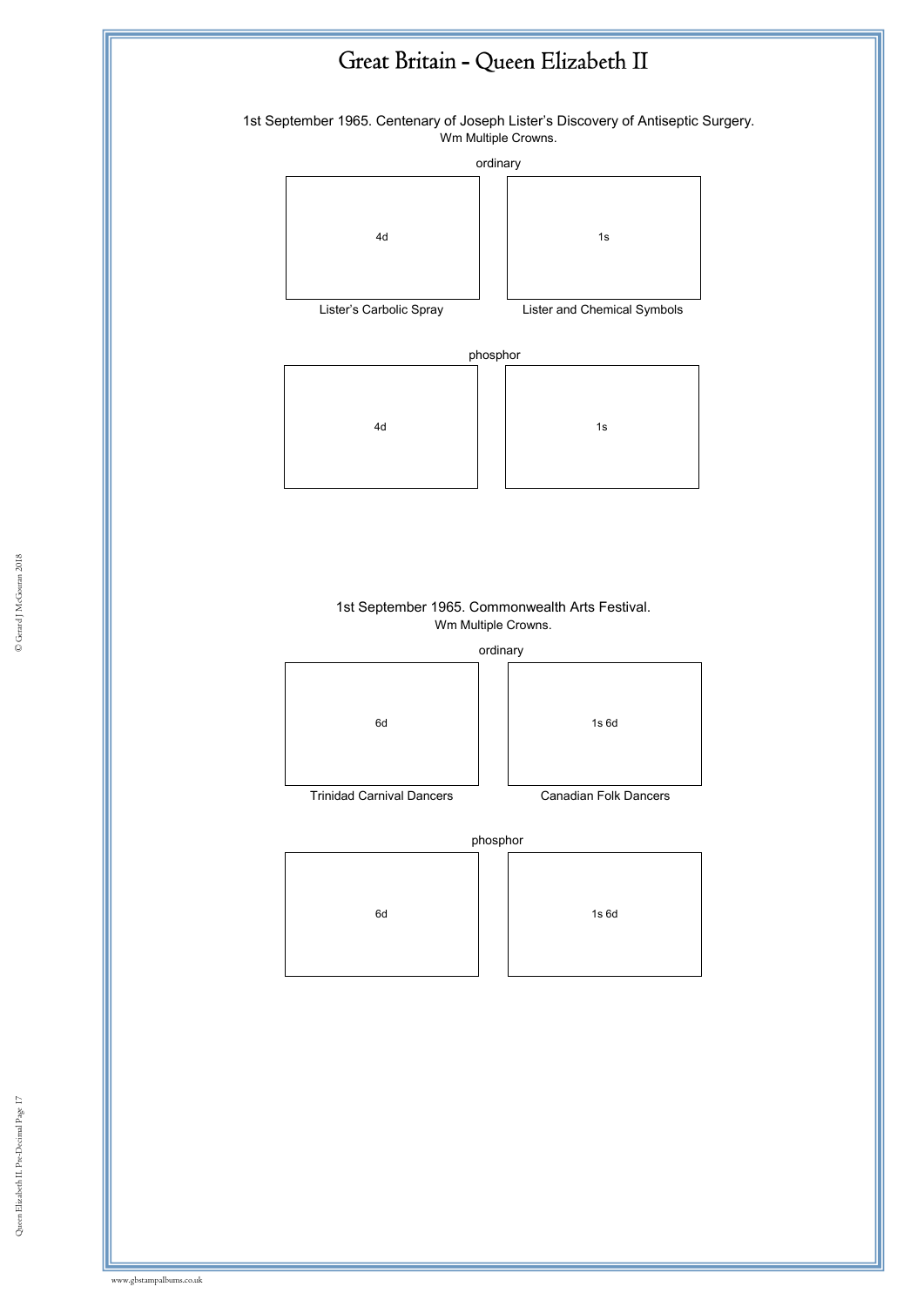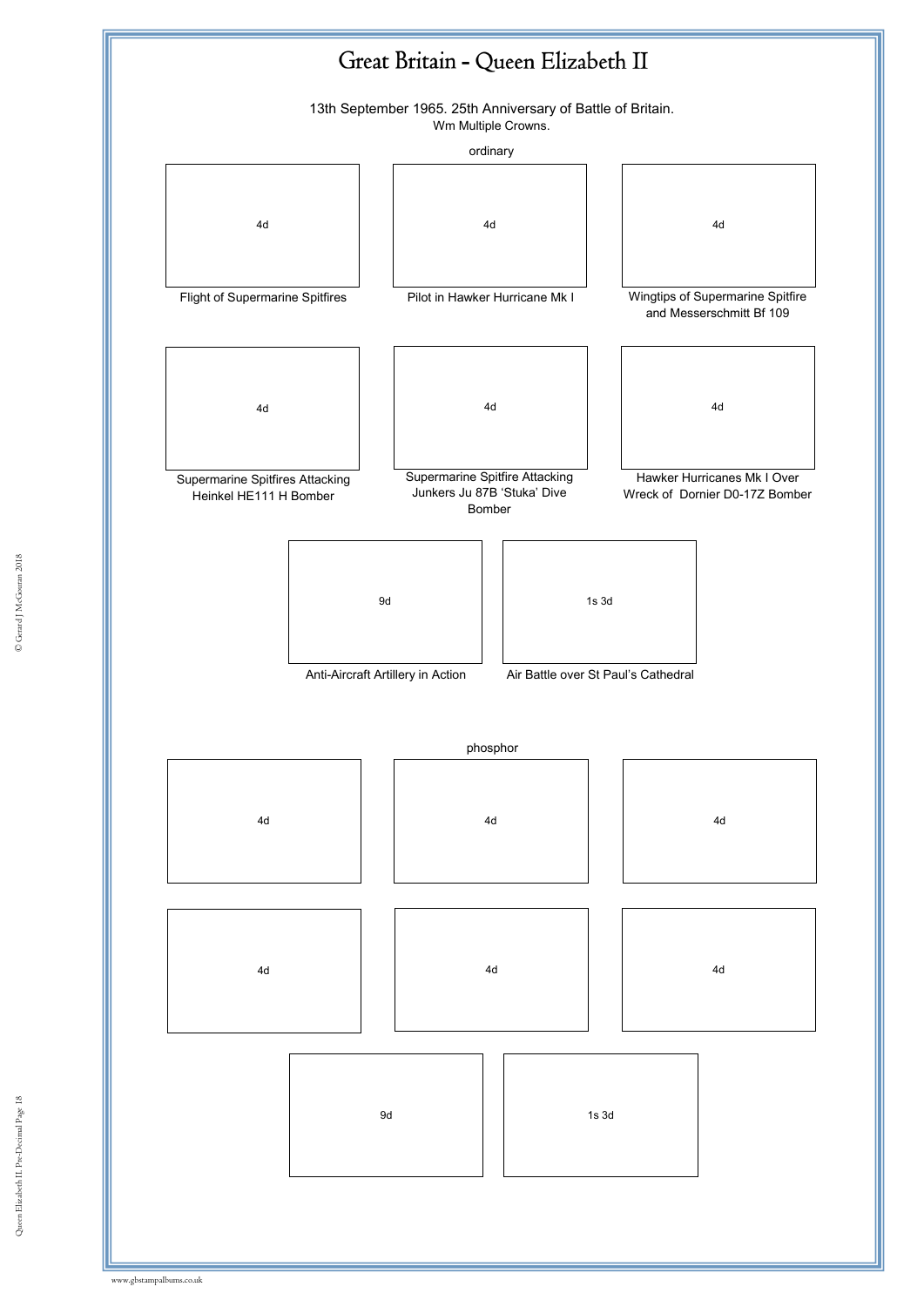









Queen Elizabeth II. Pre-Decimal Page 19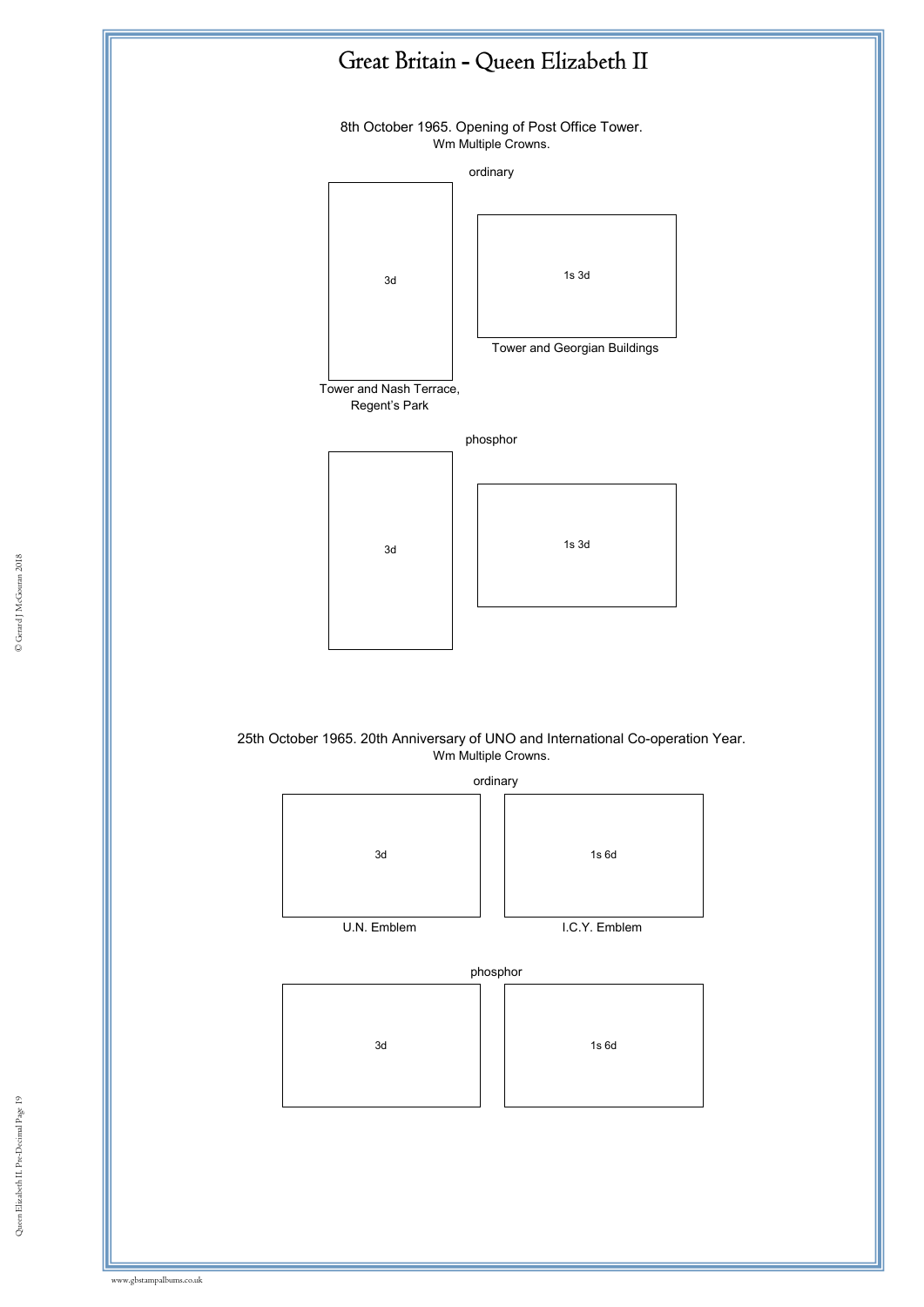15th November 1965. I.T.U. Centenary. Wm Multiple Crowns.

ordinary





Telecommunications Network Radio Waves and Switchboard

phosphor





#### 25th January 1966. Burns Commemoration. Wm Multiple Crowns.

|                                     | ordinary            |
|-------------------------------------|---------------------|
| 4d                                  | $1s$ $3d$           |
| <b>Robert Burns</b><br>$\mathbf{r}$ | <b>Robert Burns</b> |

(after Skirving chalk drawing)



phosphor

| 4d |
|----|
|    |
|    |

| 4d |  | $1s$ $3d$ |
|----|--|-----------|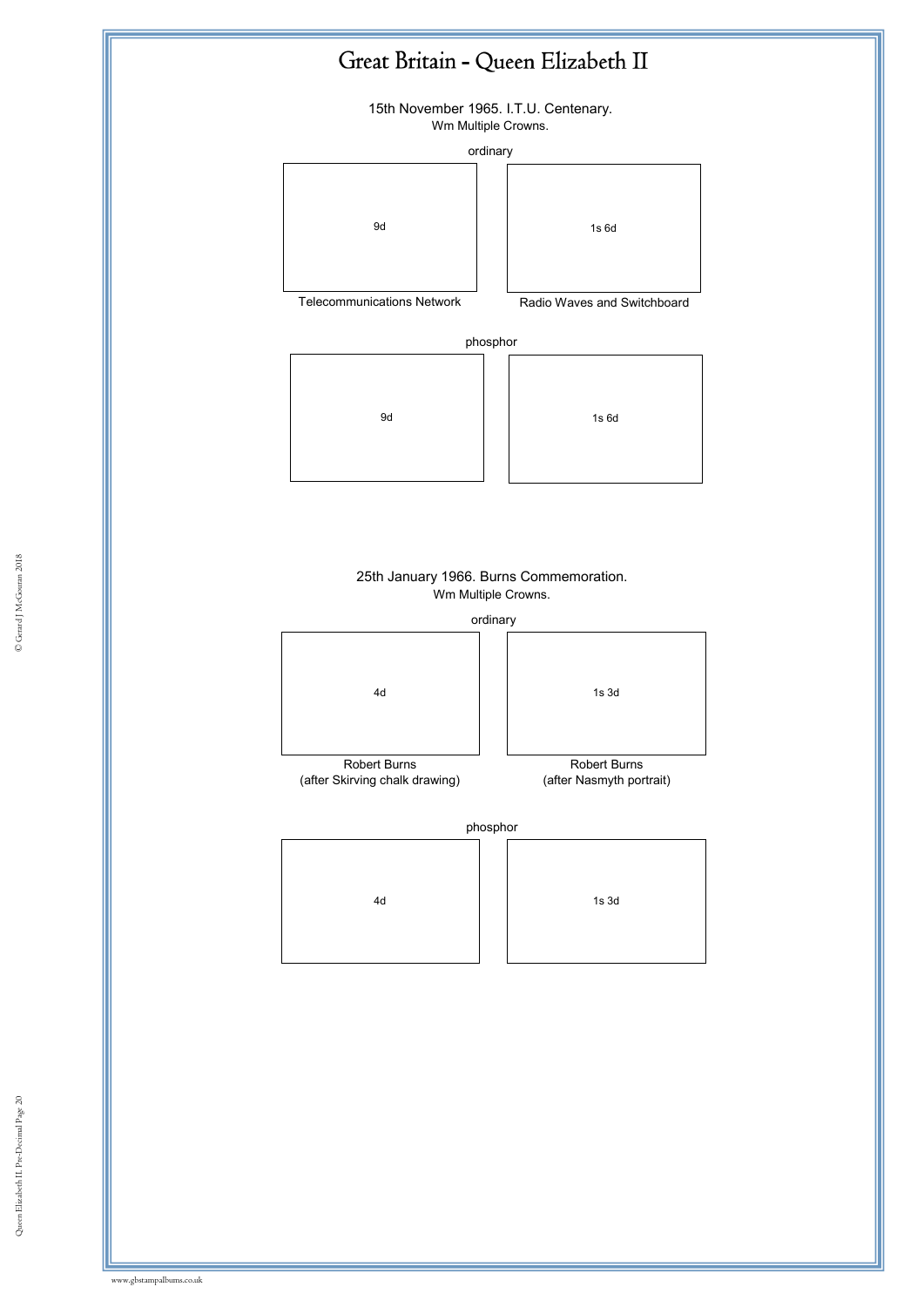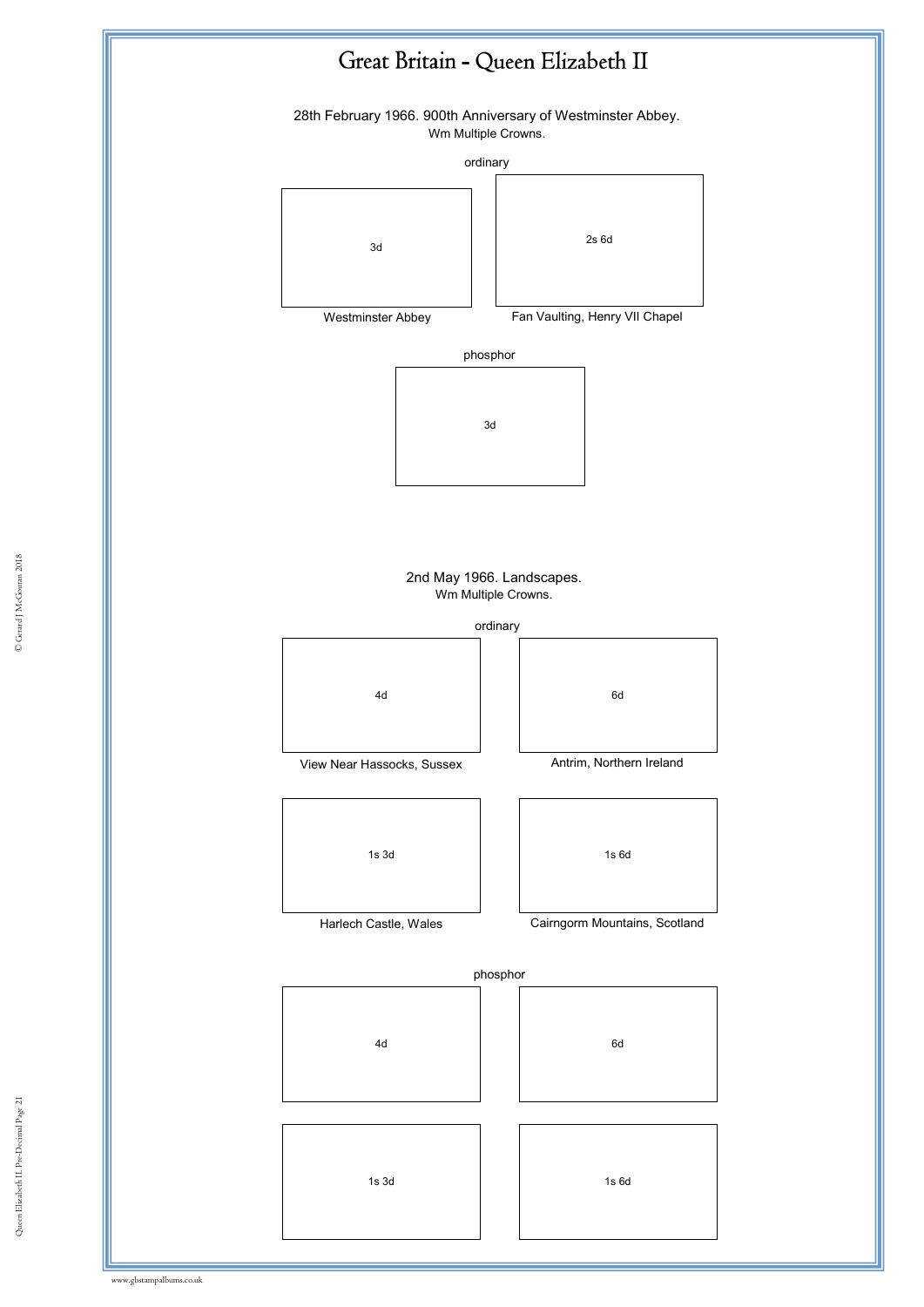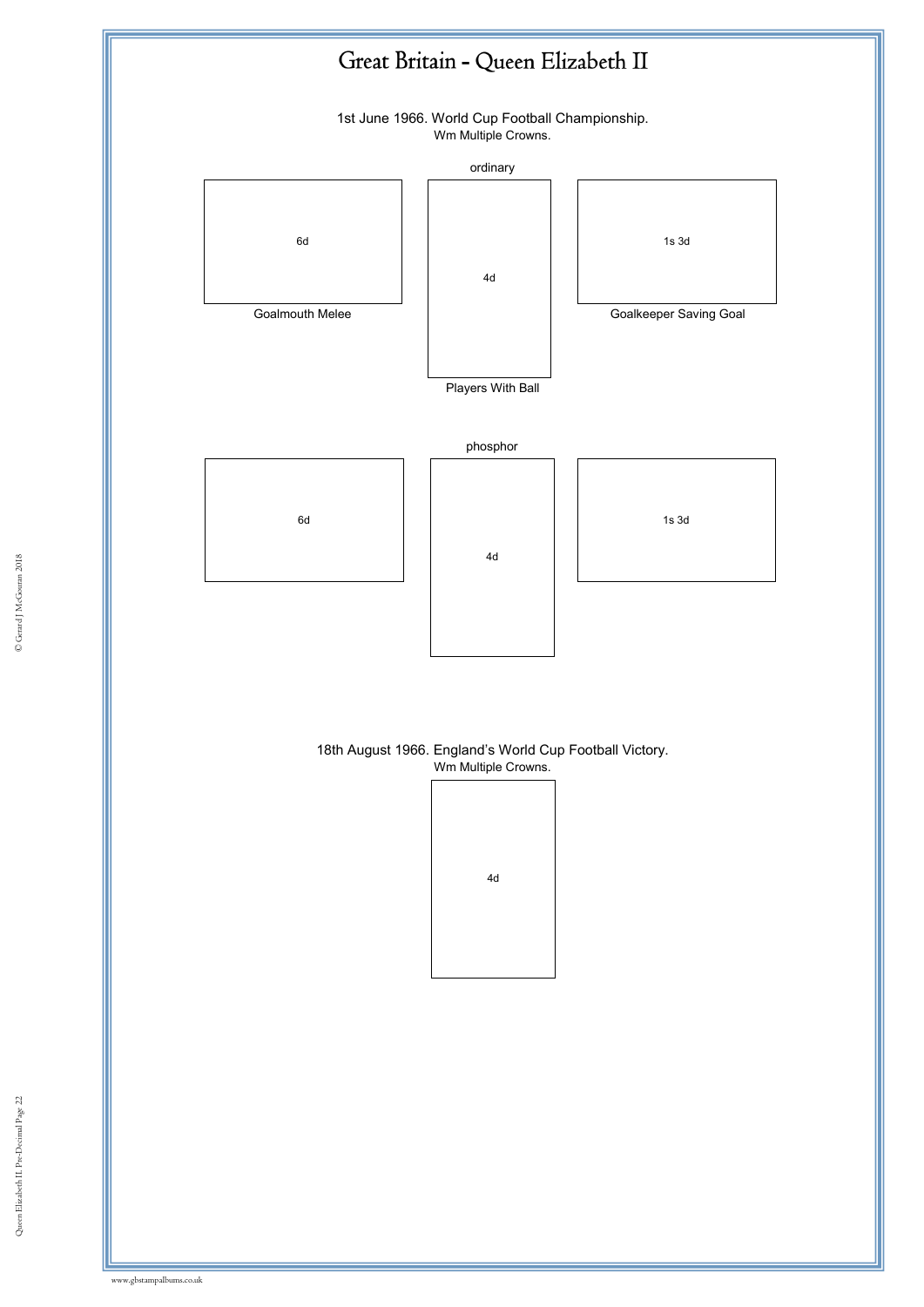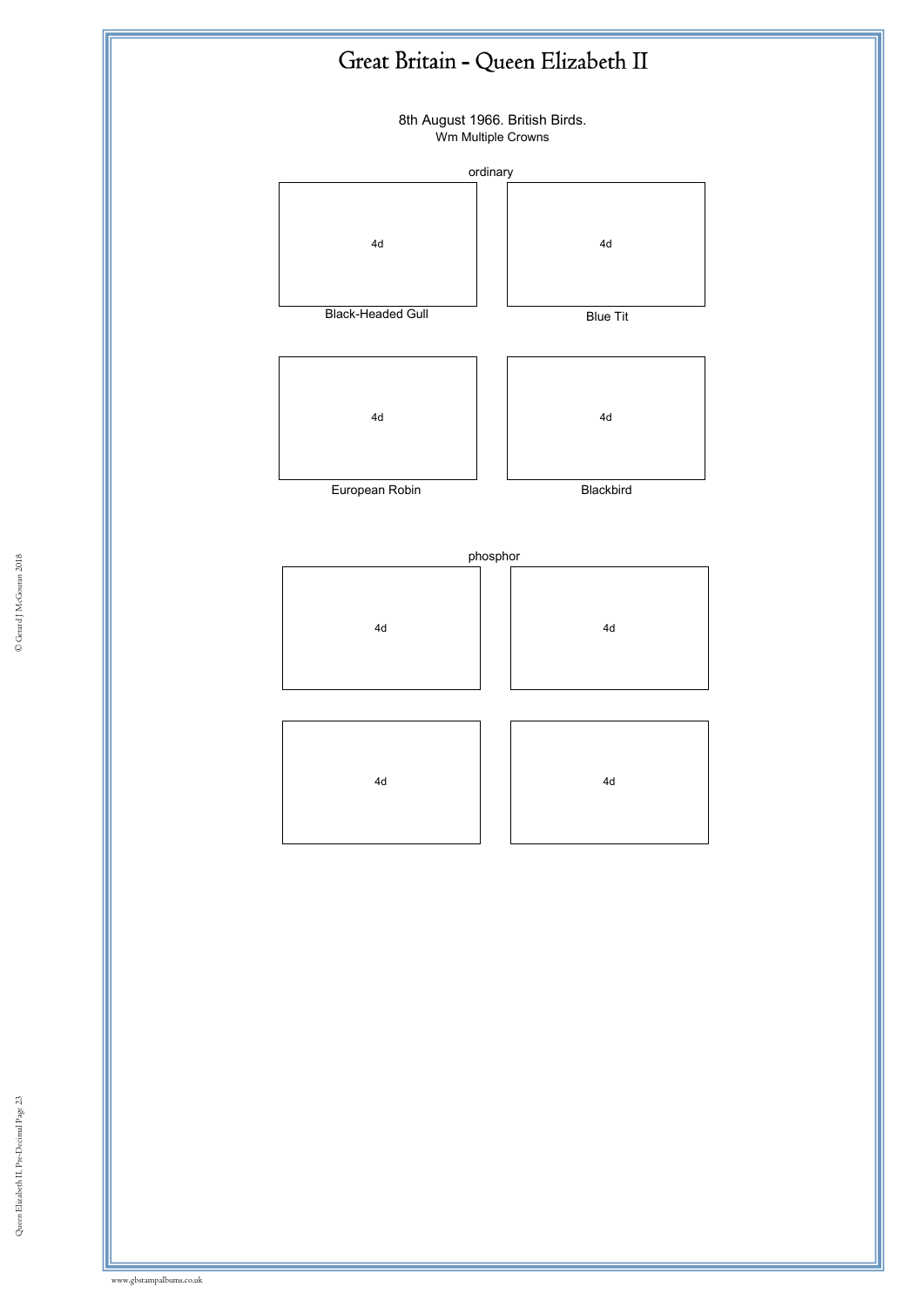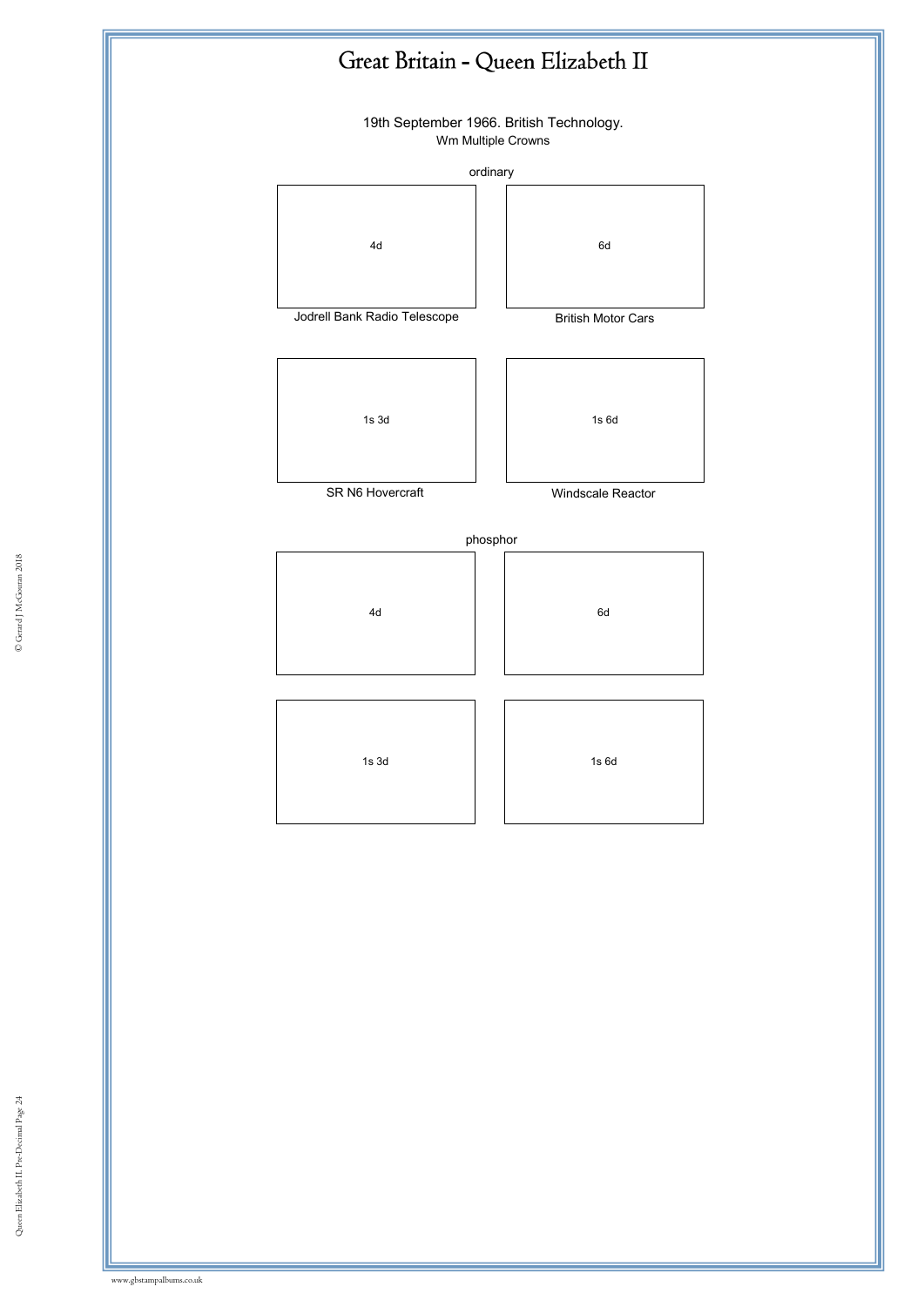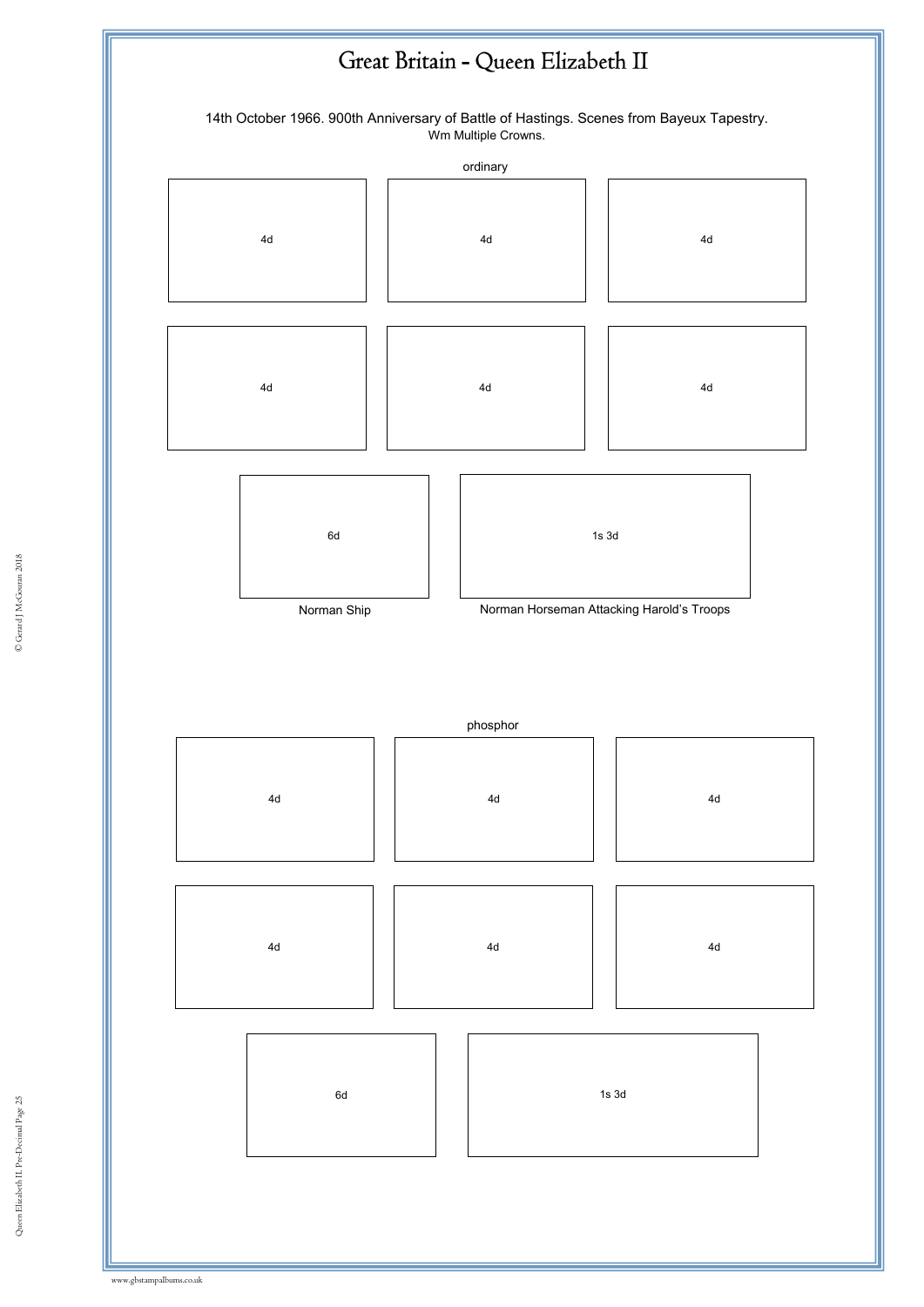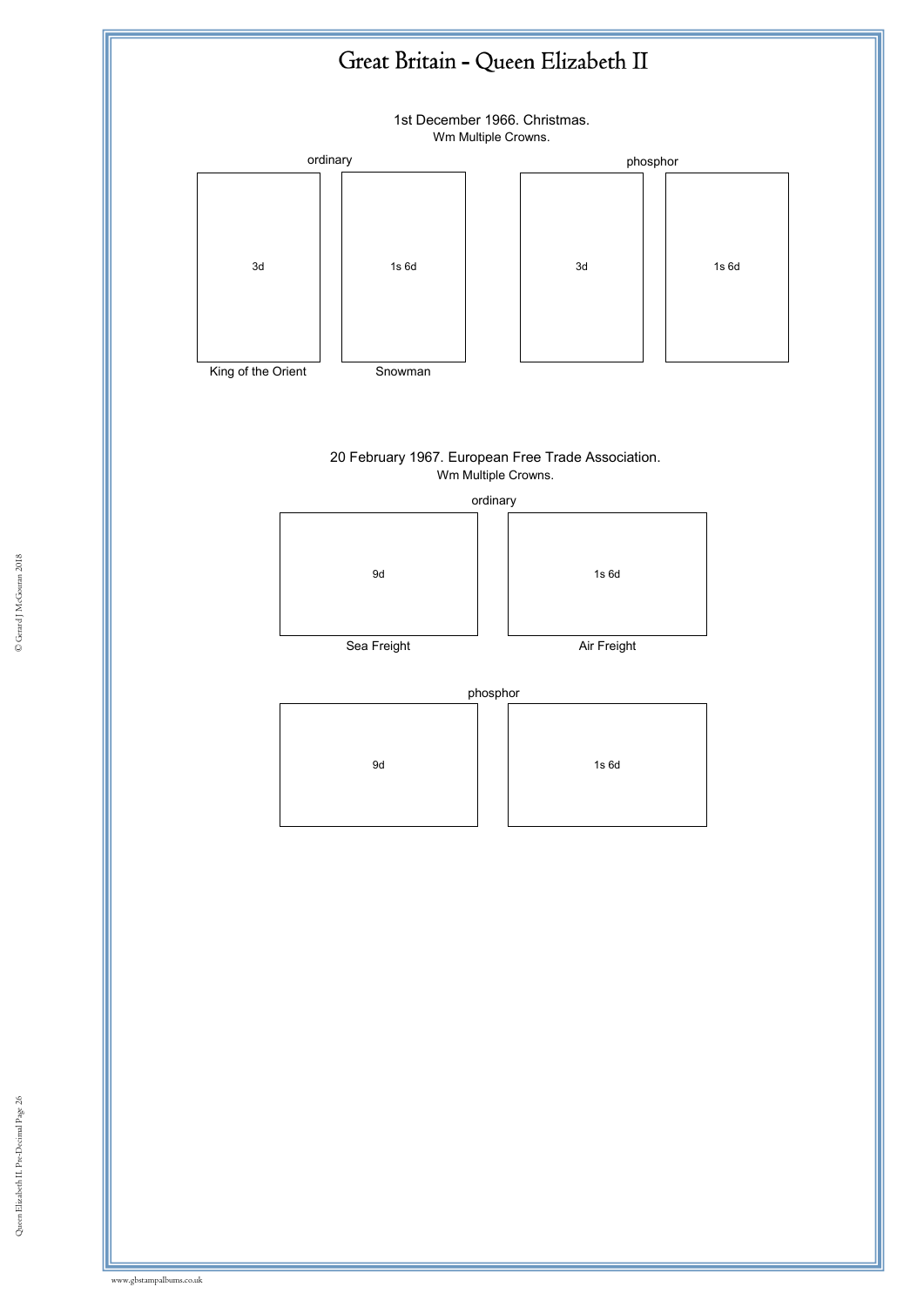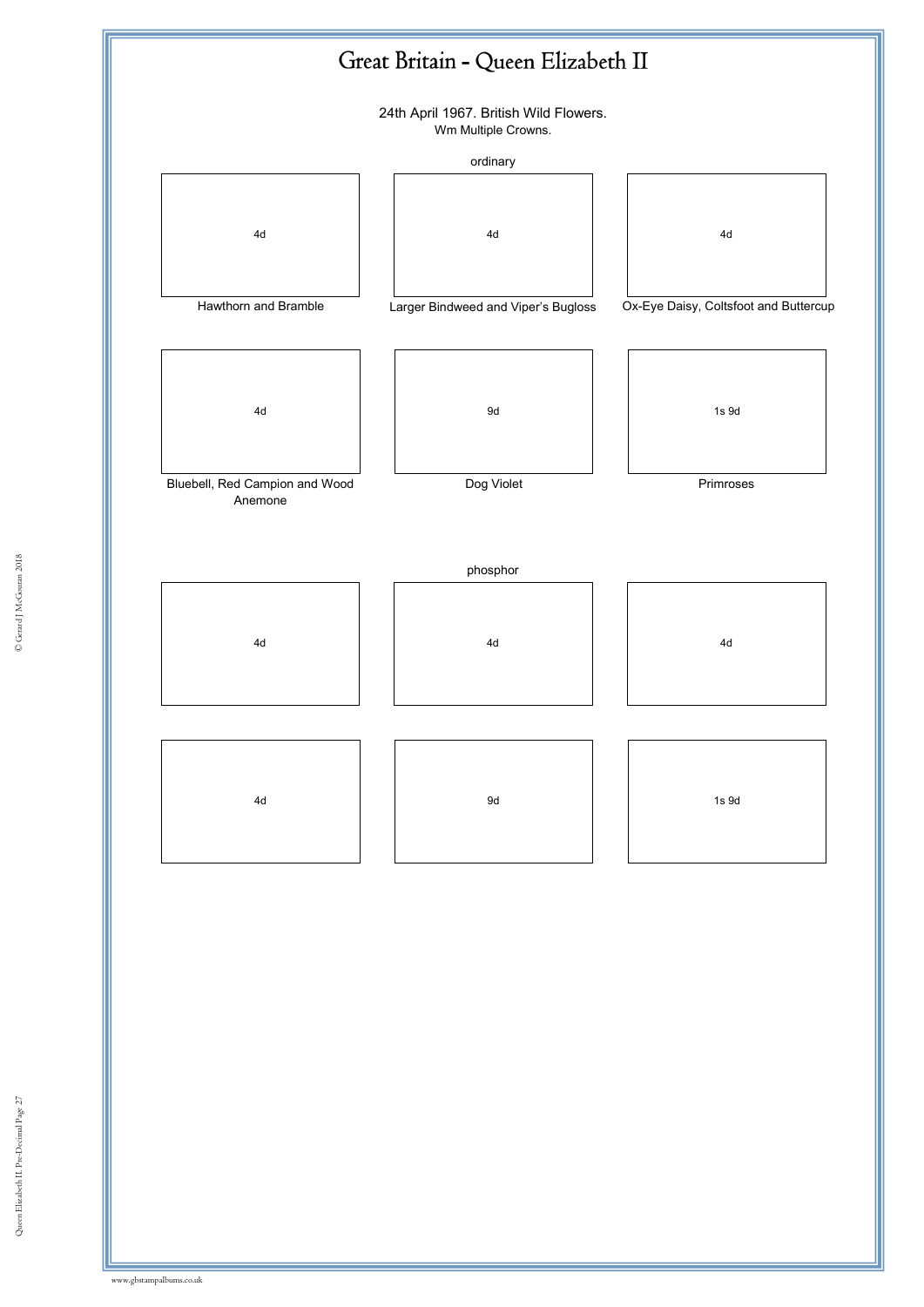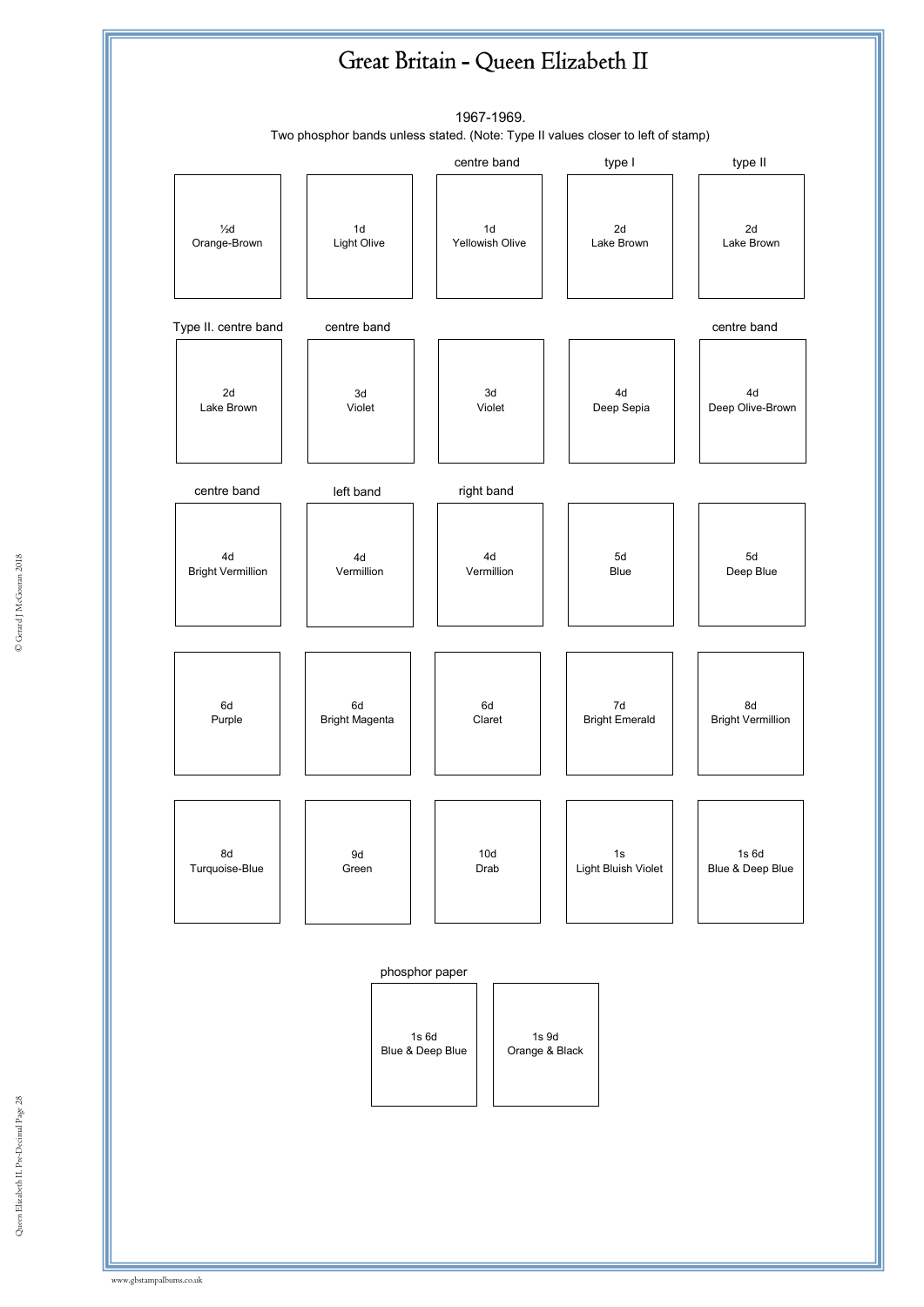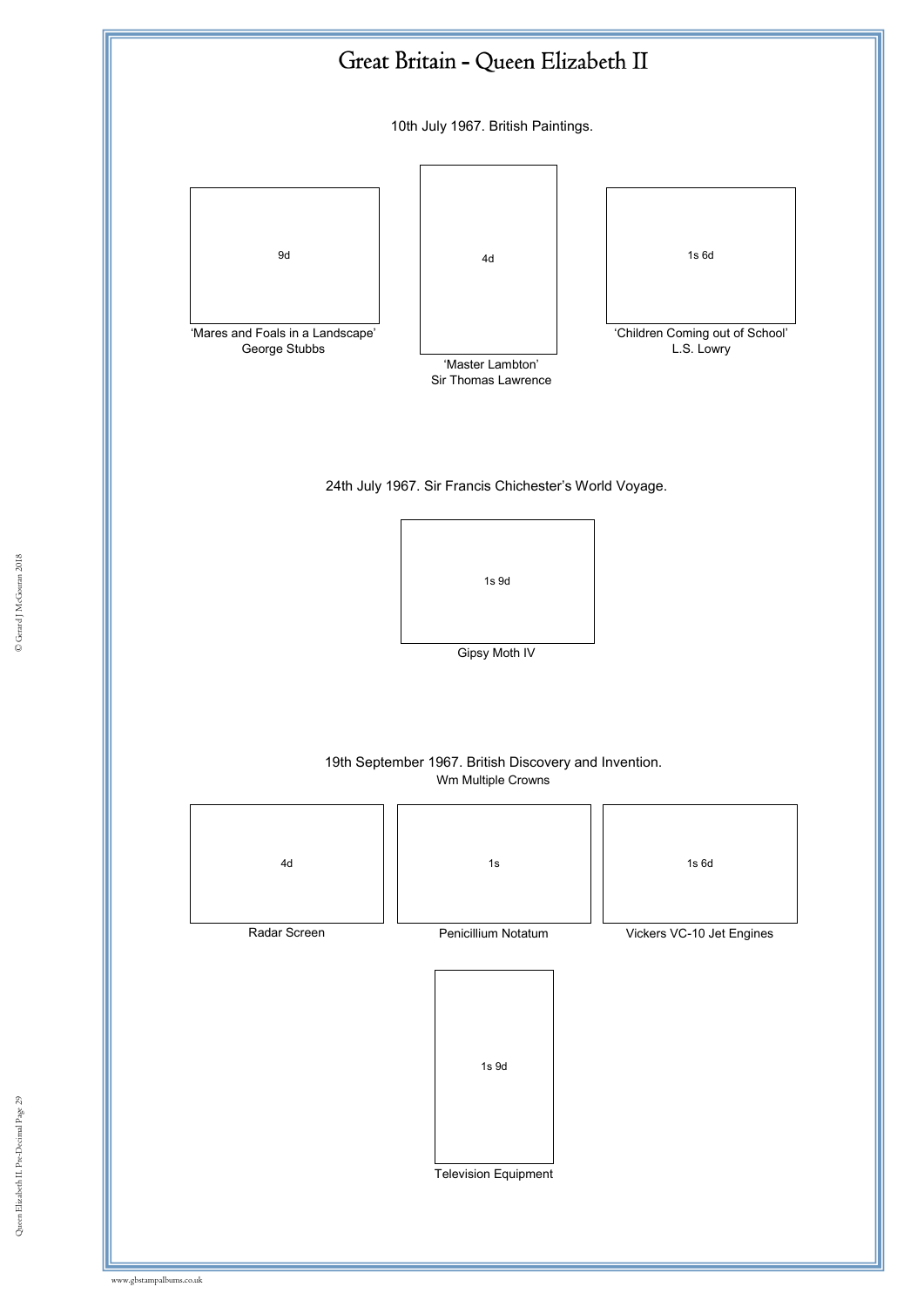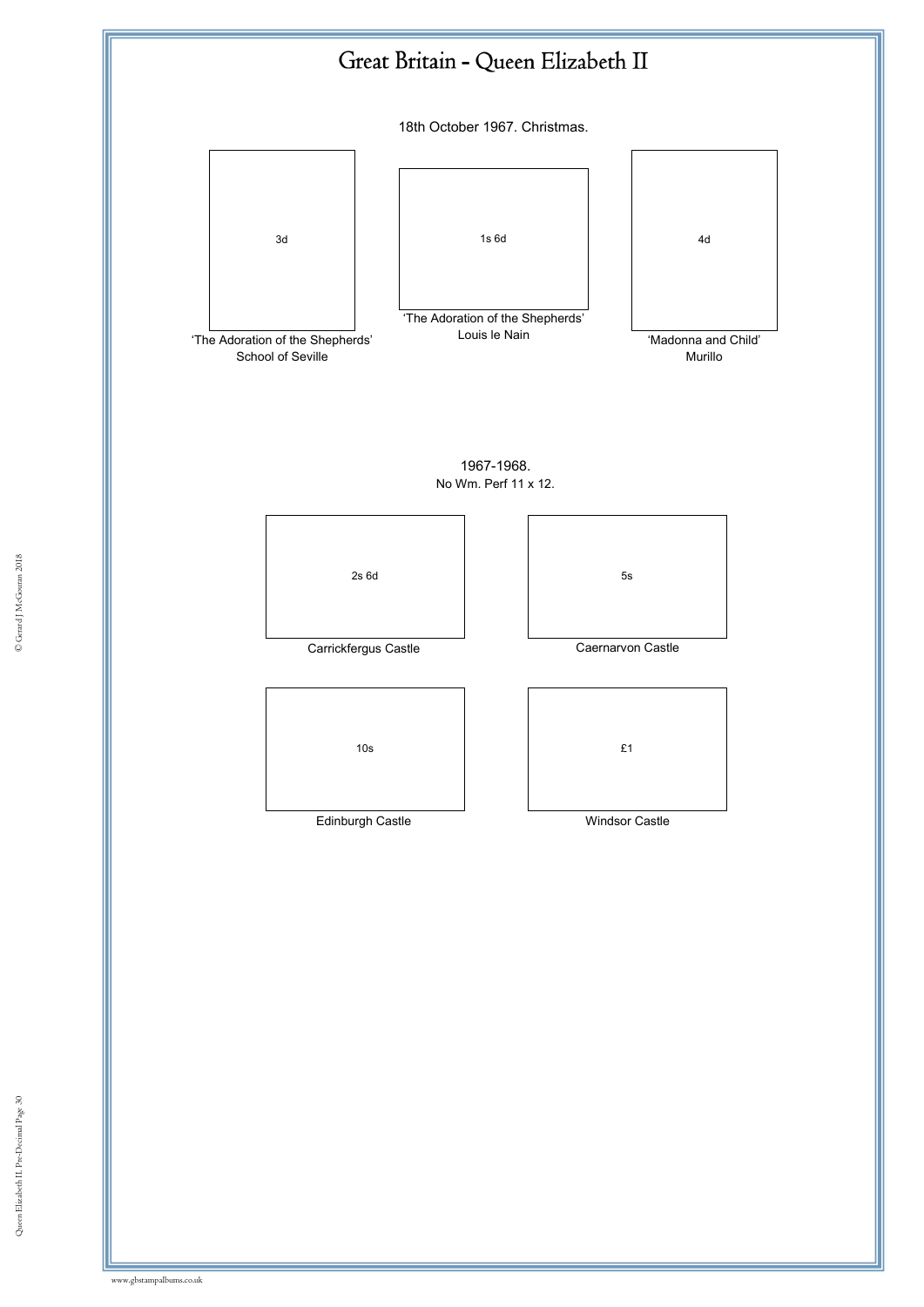29th April 1968. British Bridges.



e Gerard 29th May 1968. British Anniversaries.<br>————————————————————





'TUC' and Trades Unionists Mrs Emmeline Parkhurst (statue)



Sopwith Camel and English Electric Lightning Fighters



Captain Cook's Endeavour and Signature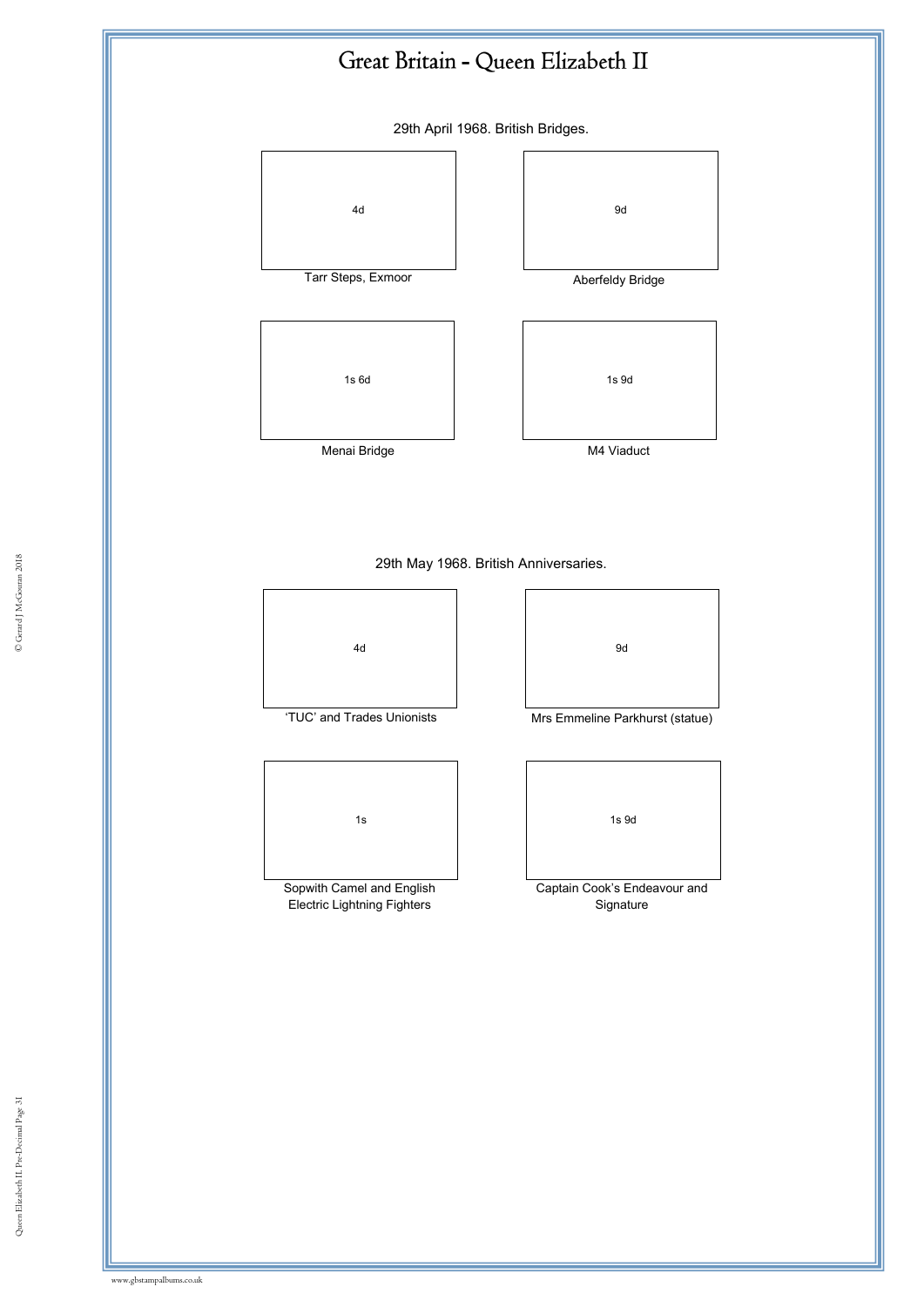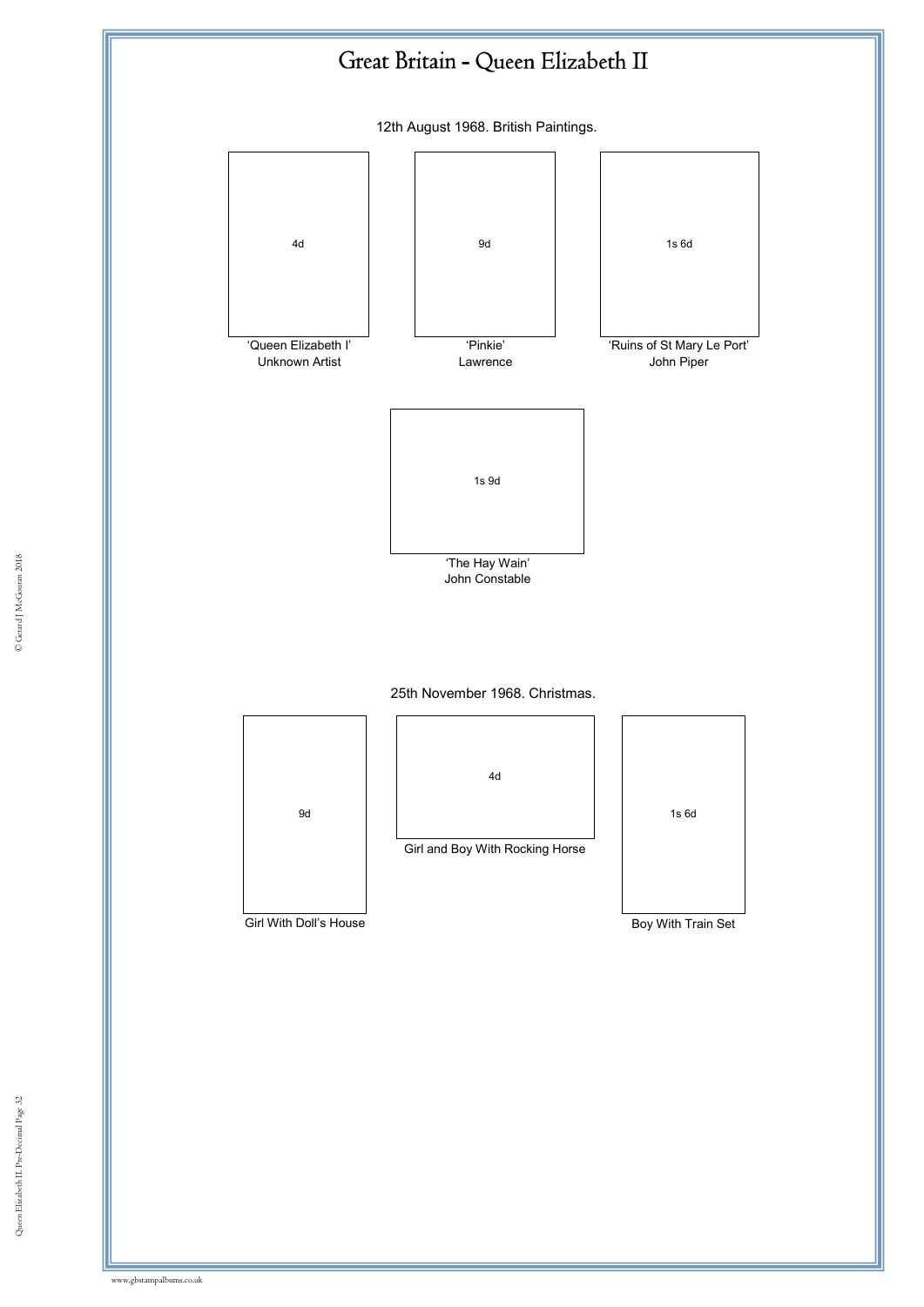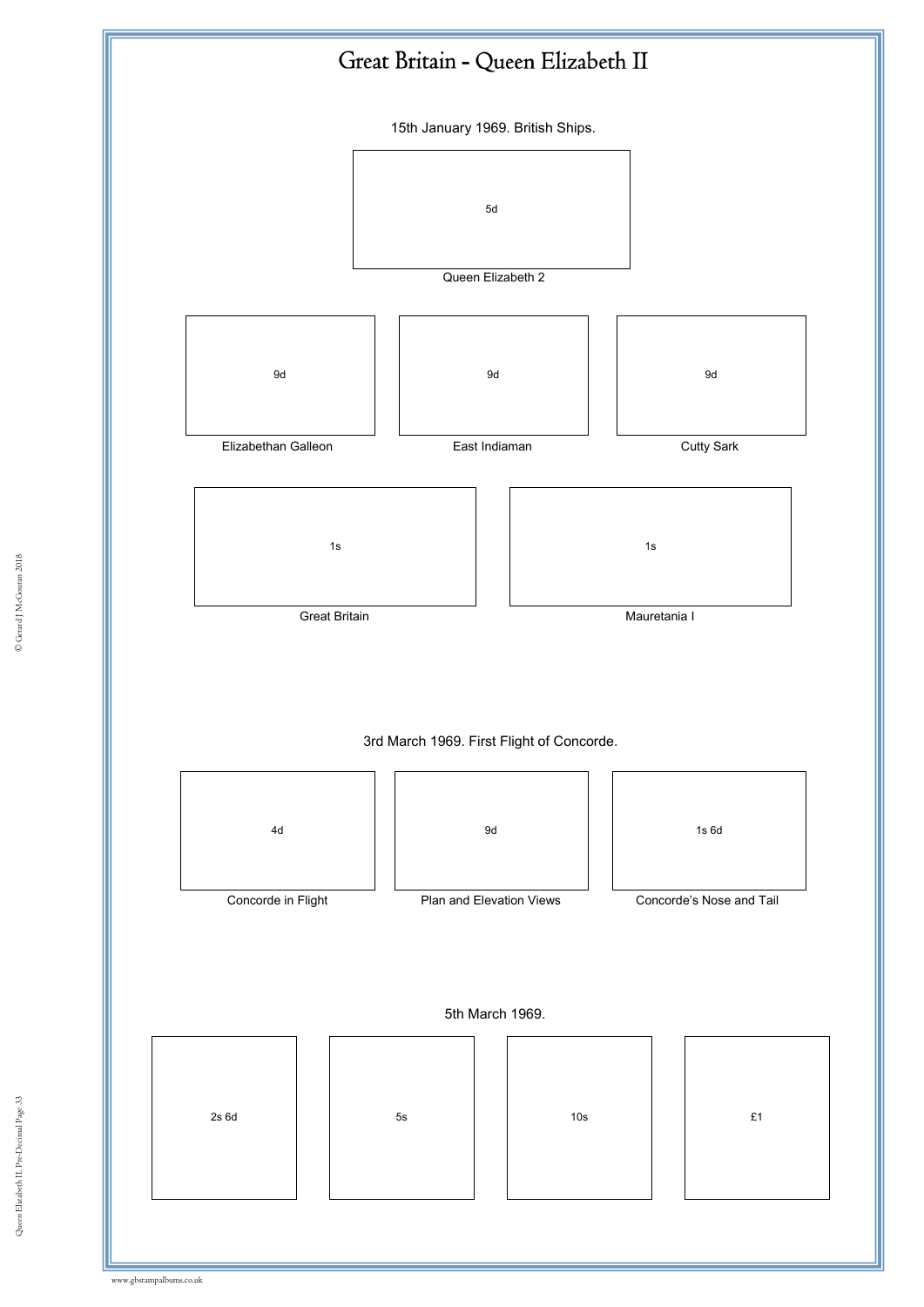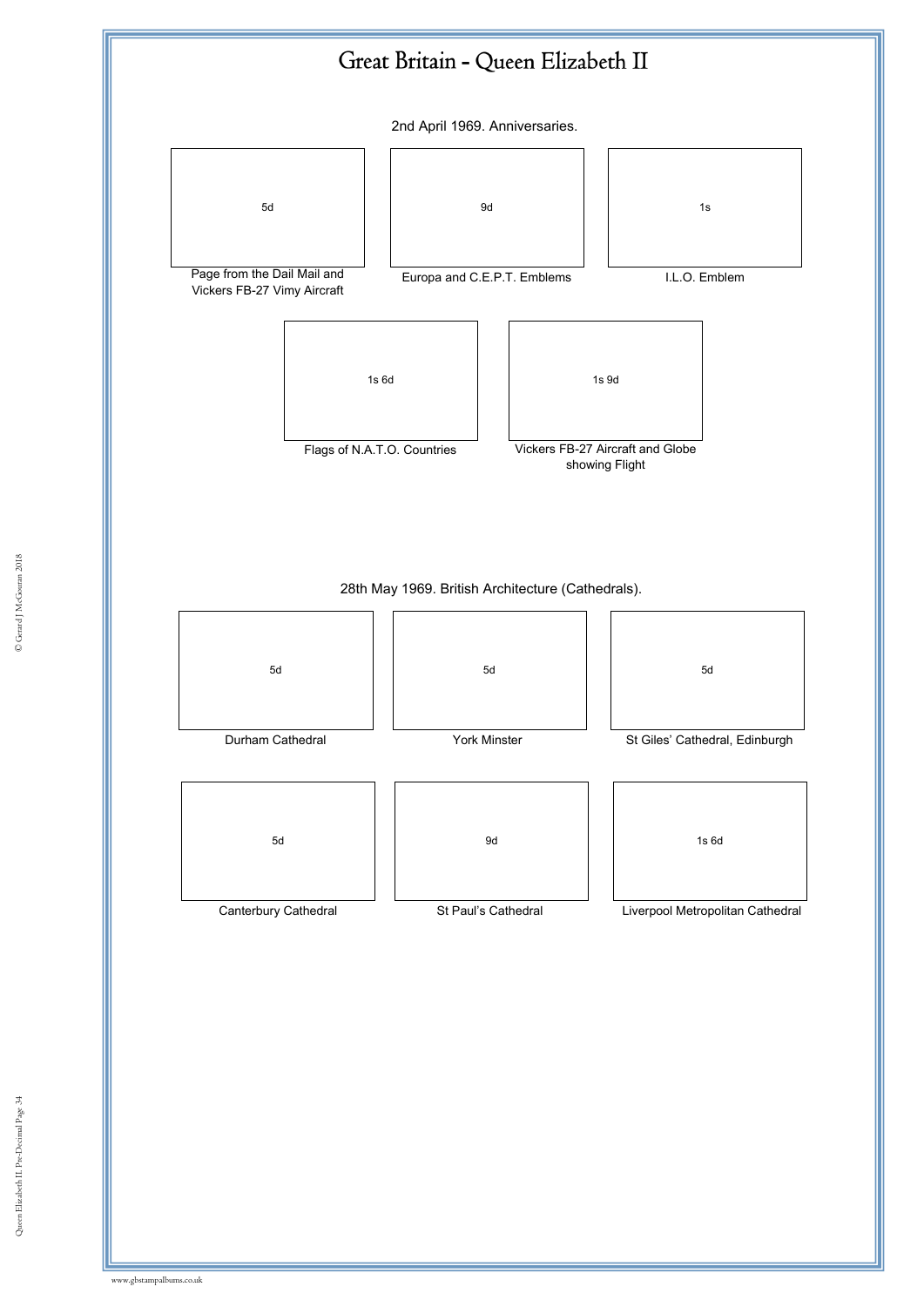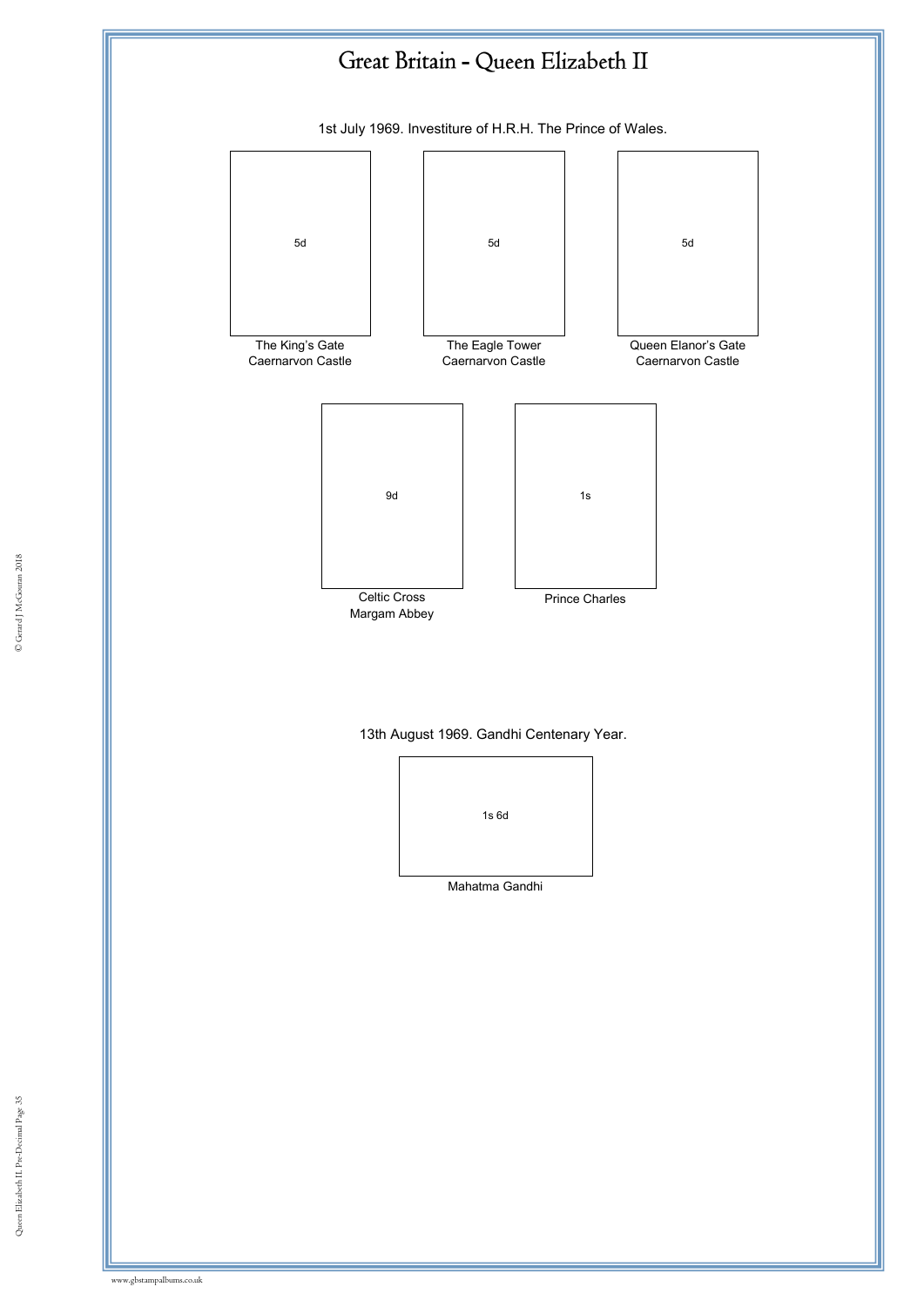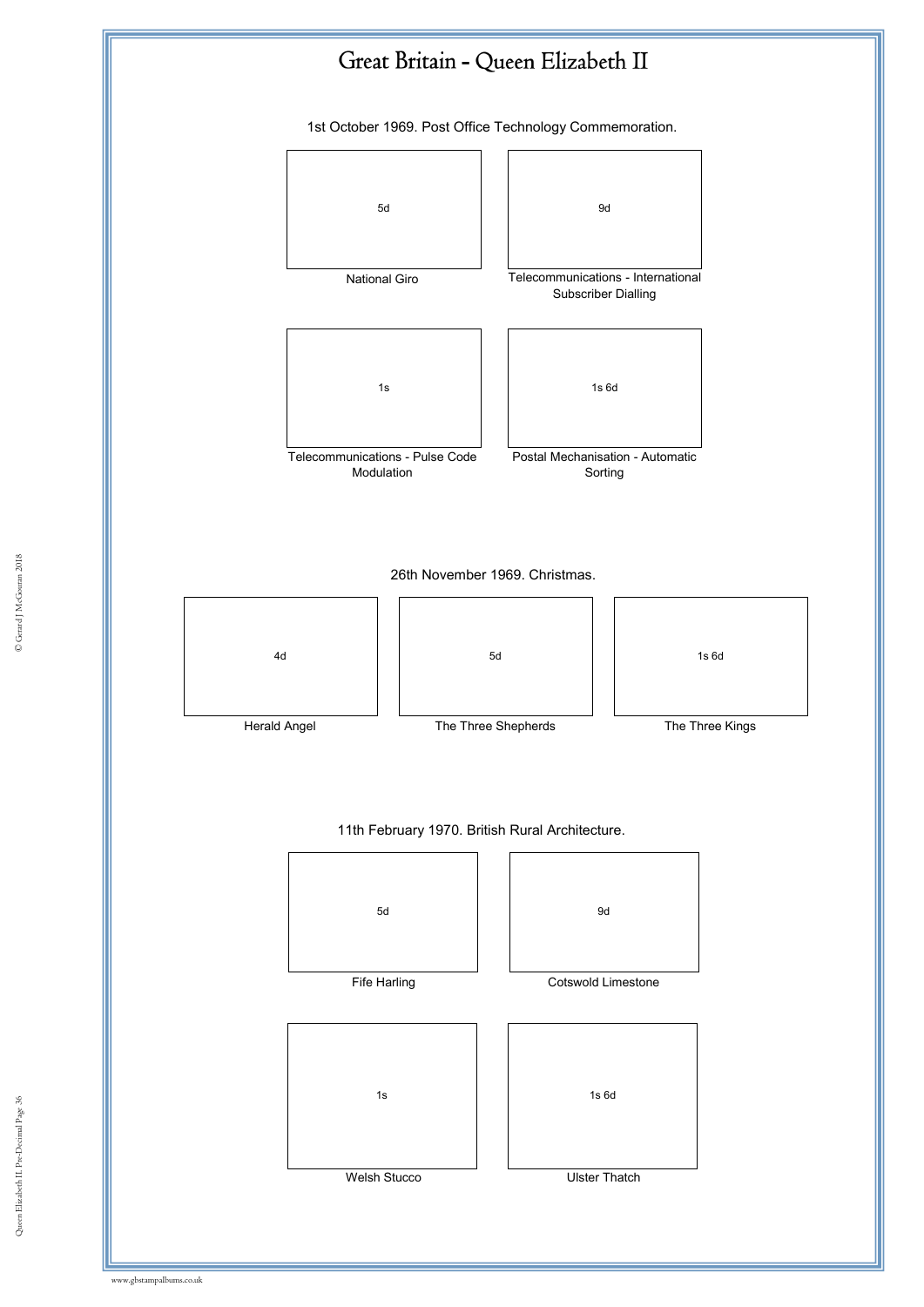